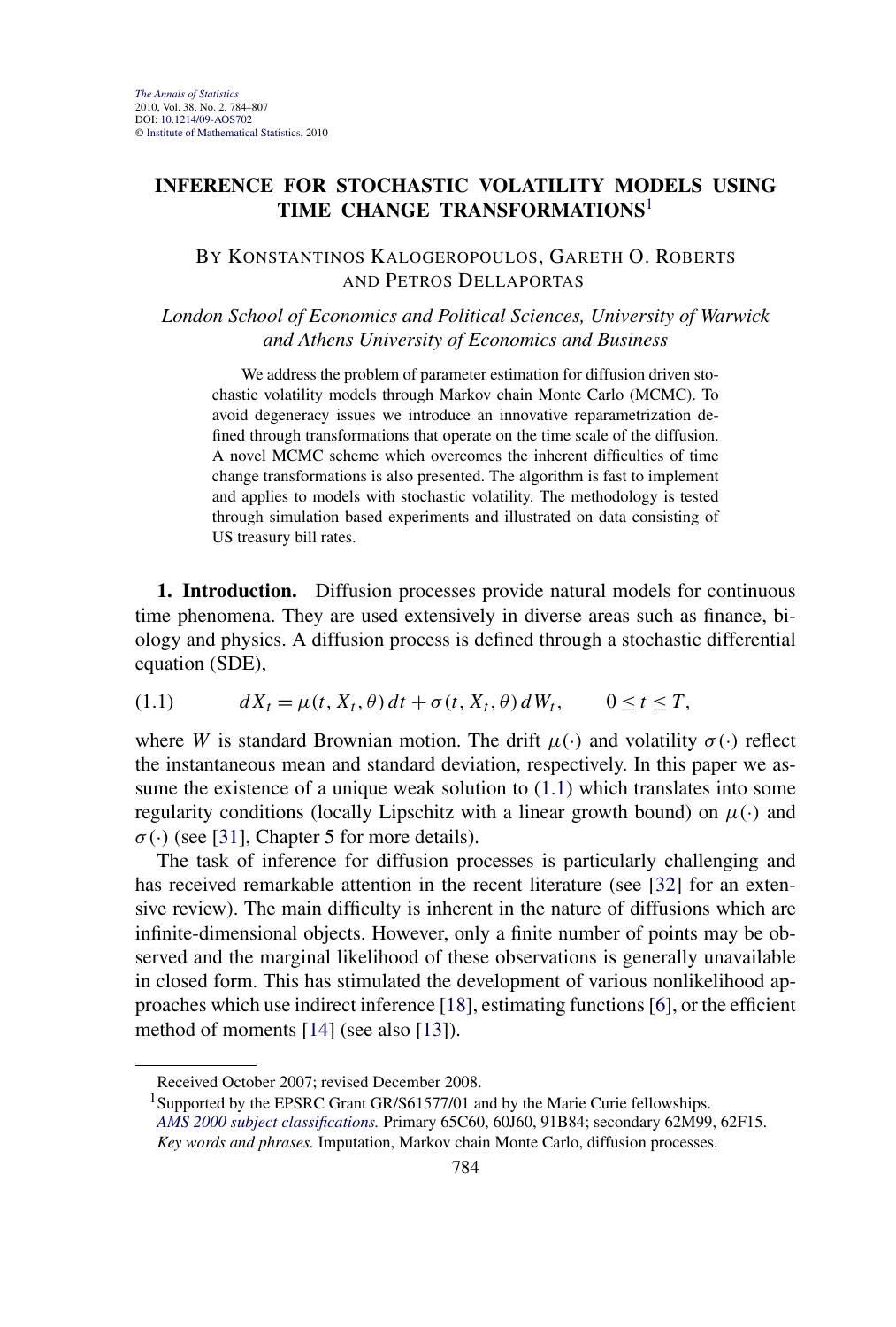<span id="page-1-0"></span>Most likelihood-based methods approach the likelihood function through the transition density of [\(1.1\)](#page-0-0). Denote the observations by  $Y_k$ ,  $k = 0, \ldots, n$ , and with  $t_k$  their corresponding times. If the dimension of  $Y_k$  equals that of  $X$  (for each  $k$ ) we can use the Markov property to write the likelihood, given the initial point  $Y_0$ , as

(1.2) 
$$
\mathcal{L}(Y,\theta|Y_0)=\prod_{k=1}^n p_k(Y_k|Y_{k-1};\theta,\Delta), \qquad \Delta=t_k-t_{k-1}.
$$

The transition densities  $p_k(\cdot)$  are not available in closed form but several approximations are available. They may be analytical (see [\[1, 2\]](#page-21-0)) or simulation based (see [\[9, 28\]](#page-22-0)). They usually approximate the likelihood in a way so that the discretization error can become arbitrarily small, although the methodology developed in [\[4\]](#page-22-0) succeeds exact inference in the sense that it allows only for Monte Carlo error. A potential downside of these methods may be their dependence on the Markov property. In many interesting multidimensional diffusion models, the observation regime is different and some of their components are not observed at all.

A famous such example is provided by stochastic volatility models, used extensively to model financial time series such as equity prices [\[19, 20, 33\]](#page-22-0) or interest rates [\[3, 8, 15\]](#page-22-0). A stochastic volatility model is usually represented by a two-dimensional diffusion,

$$
(1.3) \qquad \begin{pmatrix} dX_t \\ d\alpha_t \end{pmatrix} = \begin{pmatrix} \mu_x(X_t, \alpha_t, \theta) \\ \mu_{\alpha}(\alpha_t, \theta) \end{pmatrix} dt + \begin{pmatrix} \sigma_x(\alpha_t, \theta) & 0 \\ 0 & \sigma_{\alpha}(\alpha_t, \theta) \end{pmatrix} \begin{pmatrix} dB_t \\ dW_t \end{pmatrix},
$$

where  $X$  denotes the observed equity (stock) log-price or the short-term interest rate with volatility  $\sigma_x(\cdot)$  which is a function of a latent diffusion *α*. Note that the observed process *X* in (1.3) is not Markov; the distribution of a future stock price depends (besides the current price) on the current volatility which in turn depends on the entire price history. Nevertheless, since the two-dimensional diffusion is Markov, state space approaches are possible and may be implemented using sequential Monte Carlo techniques [\[12, 29\]](#page-22-0). While such approaches allow for online estimation of the volatility, various implications arise regarding inference for the diffusion parameters [\[25, 34\]](#page-22-0).

An alternative approach to the problem adopts Bayesian inference utilizing Markov chain Monte Carlo (MCMC) methods. Adhering to the Bayesian framework, a prior  $p(\theta)$  is first assigned on the parameter vector  $\theta$ . Then, given the observations *Y*, the posterior  $p(\theta|Y)$  can be explored through data augmentation [\[35\]](#page-23-0), treating the unobserved paths of *X* (paths between observations) as missing data. Note that the augmented diffusion satisfies the Markov property irrespectively of the observation regime. Hence data augmentation approaches are more general.

Initial MCMC schemes following this program were introduced by [\[21\]](#page-22-0) (see also [\[10, 11\]](#page-22-0) and [\[22\]](#page-22-0)). However, as noted in the simulation-based experiment of [\[10\]](#page-22-0) and established theoretically by [\[30\]](#page-23-0), any such algorithm's convergence properties will degenerate as the number of imputed points increases. The problem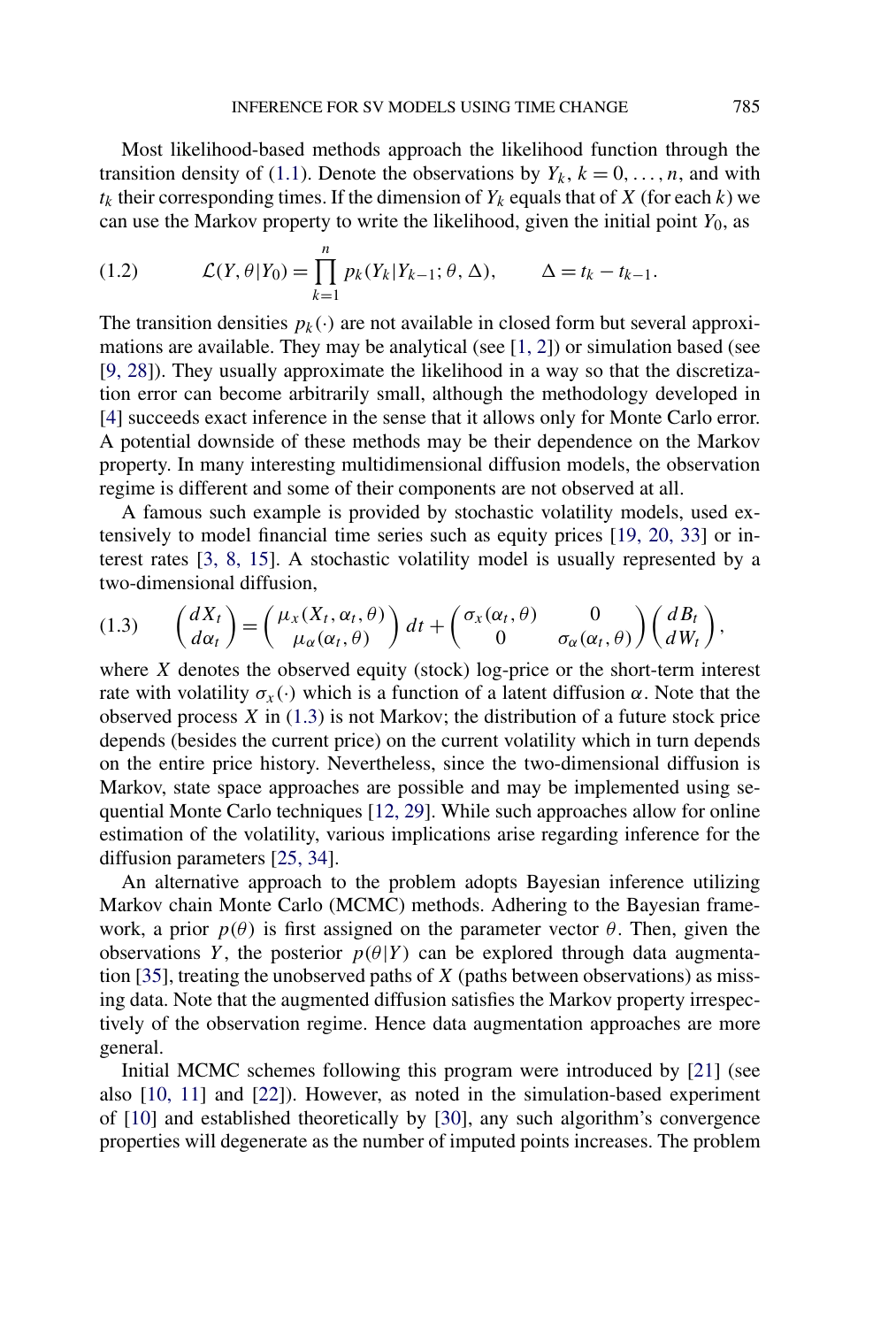<span id="page-2-0"></span>may be overcome with the reparametrization of [\[30\]](#page-23-0), and this scheme may be applied in all one-dimensional and some multidimensional contexts. However, this framework does not cover general multidimensional diffusion models. Chib, Pitt and Shephard [\[7\]](#page-22-0) and Kalogeropoulos [\[23\]](#page-22-0) offer appropriate reparametrizations but only for a class of stochastic volatility models. Alternative reparametrizations were introduced in [\[17\]](#page-22-0) (see also [\[16\]](#page-22-0) for a sequential approach).

In this paper we introduce a novel reparametrization that, unlike previous MCMC approaches, operates on the time scale of the observed diffusion rather than its path. This facilitates the construction of irreducible and efficient MCMC schemes designed appropriately to accommodate the time change of the diffusion path. Being a data augmentation procedure, our approach does note rely on the Markov property and can be applied to a much larger class of diffusions than those considered in [\[1\]](#page-21-0) and [\[4\]](#page-22-0). Moreover, it may be coupled with the approaches of [\[30\]](#page-23-0) and [\[7\]](#page-22-0) to handle more general models, that is almost every stochastic volatility model used in practice. The paper is organized as follows: Section 2 elaborates on the need for a transformation of the diffusion to avoid problematic MCMC algorithms. In Section [3](#page-3-0) we introduce a class of transformations based on changing the time scale of the diffusion process. Section [4](#page-10-0) provides the details for the corresponding nontrivial MCMC implementation. The proposed methodology of the paper is tested and illustrated through numerical experiments in Section [5,](#page-13-0) and on US treasury bill rates in Section [6.](#page-14-0) Finally, Section [7](#page-18-0) concludes and provides some relevant discussion.

**2. The necessity of reparametrization.** A Bayesian data augmentation scheme bypasses a problematic sampling from the posterior  $\pi(\theta|Y)$  by introducing a latent variable X that simplifies the likelihood  $\mathcal{L}(Y; \mathcal{X}, \theta)$ . It usually involves the following two steps:

- 1. Simulate X conditional on *Y* and *θ*.
- 2. Simulate  $\theta$  from the augmented conditional posterior which is proportional to  $\mathcal{L}(Y; \mathcal{X}, \theta) \pi(\theta)$ .

It is not hard to adapt our problem to this setting. *Y* represents the observations of the price process *X*. The latent variables  $X$  introduced to simplify the likelihood evaluations are discrete skeletons of diffusion paths between observations or entirely unobserved diffusions. In other words,  $X$  is a fine partition of multidimensional diffusion with drift  $\mu_X(t, X_t, \theta)$  and diffusion matrix

$$
\Sigma_X(t, X_t, \theta) = \sigma(t, X_t, \theta) \times \sigma(t, X_t, \theta)'
$$

and the augmented dataset is  $\mathcal{X}_{i\delta}$ ,  $i = 0, \ldots, T/\delta$ , where  $\delta$  specifies the amount of augmentation. The likelihood can be approximated via the Euler scheme,

$$
\mathcal{L}^{E}(Y; \mathcal{X}, \theta) = \prod_{i=1}^{T/\delta} p(\mathcal{X}_{i\delta} | \mathcal{X}_{(i-1)\delta}),
$$
  

$$
\mathcal{X}_{i\delta} | \mathcal{X}_{(i-1)\delta} \sim \mathcal{N}(\mathcal{X}_{(i-1)\delta} + \delta \mu_{\mathcal{X}}(\cdot), \delta \Sigma_{\mathcal{X}}(\cdot))
$$

*,*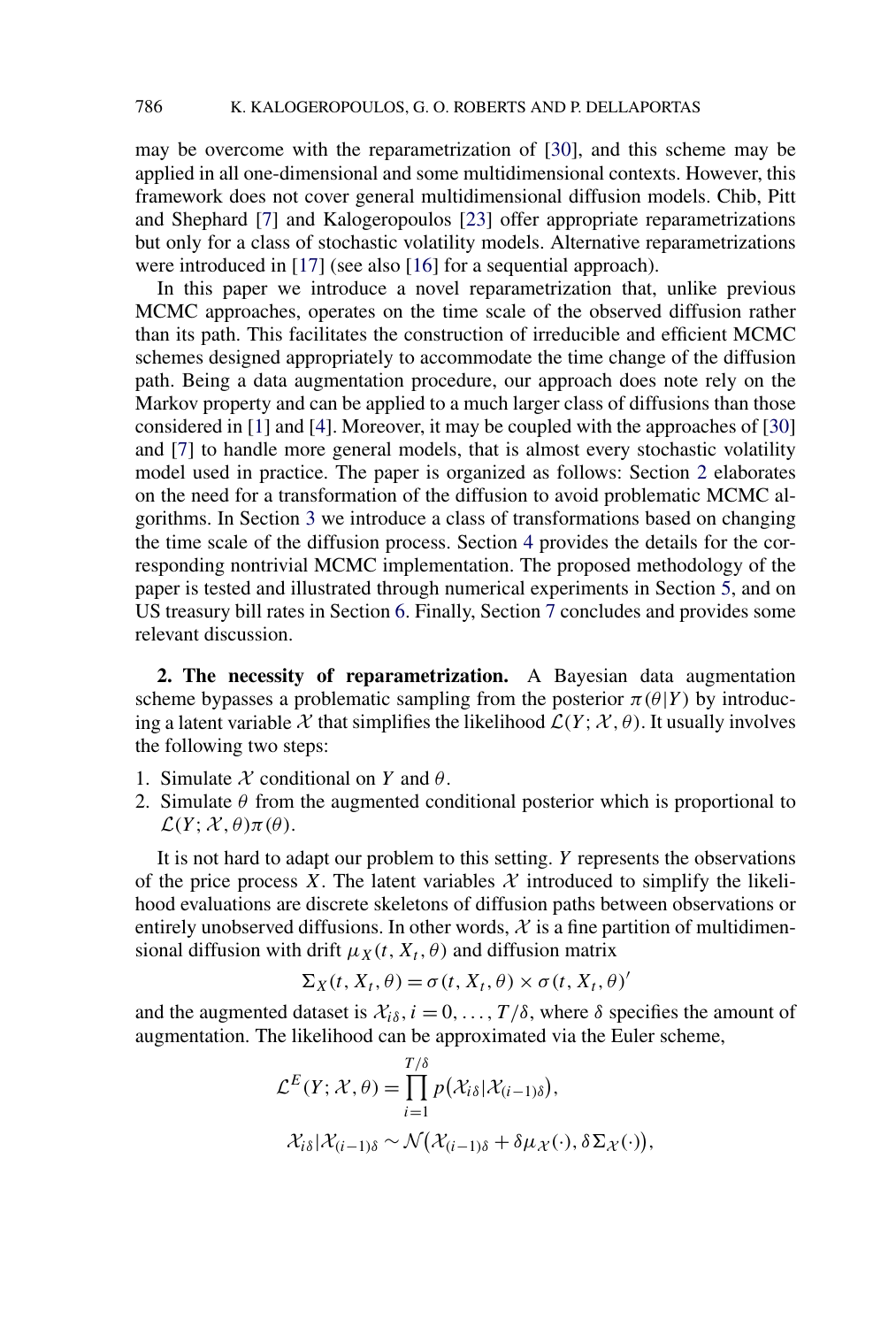<span id="page-3-0"></span>which is known to converge to the true likelihood  $\mathcal{L}(Y; \mathcal{X}, \theta)$  for small  $\delta$  [\[28\]](#page-23-0).

Another property of diffusion processes relates  $\Sigma_{\mathcal{X}}(\cdot)$  to the quadratic variation process. Specifically we know that

$$
\lim_{\delta \to 0} \sum_{i=1}^{T/\delta} (\mathcal{X}_{i\delta} - \mathcal{X}_{(i-1)\delta}) (\mathcal{X}_{i\delta} - \mathcal{X}_{(i-1)\delta})^T = \int_0^T \Sigma_{\mathcal{X}}(s, \mathcal{X}_s, \theta) ds \quad \text{a.s.}
$$

The solution of the equation above determines the diffusion matrix parameters. Hence, there exists perfect correlation between these parameters and  $\mathcal{X}$  as  $\delta \to 0$ . This has disastrous implications for the mixing and convergence of the MCMC chain as it translates into reducibility for  $\delta \rightarrow 0$ . This issue was first noted by [\[30\]](#page-23-0) for scalar diffusions and also confirmed by the simulation experiment of [\[10\]](#page-22-0). In fact the convergence time is of  $O(\frac{1}{\delta})$ . This problem is not MCMC specific as it turns out that the convergence of its deterministic analogue, EM algorithm, is also problematic when the amount of information in the augmented data  $\mathcal X$  strongly exceeds that of the observations. In our case,  $X$  contains an infinite amount of information for  $\delta \rightarrow 0$ .

The problem may be resolved if we apply a transformation so that the algorithm based on the transformed diffusion is no longer reducible as  $\delta \rightarrow 0$ . Roberts and Stramer [\[30\]](#page-23-0) provide appropriate diffusion transformations for scalar diffusions. In a multivariate context this requires a transformation to a diffusion with unit volatility matrix (see, for instance, [\[24\]](#page-22-0)). Aït-Sahalia [\[2\]](#page-21-0) terms such diffusions as reducible and proves the nonreducibility of stochastic volatility models that obey [\(1.3\)](#page-1-0). The transformations introduced in this paper follow a slightly different route and target the time scale of the diffusion. Since the construction obeys the same principles of [\[30\]](#page-23-0) the convergence time of the algorithm is independent of augmentation level controlled by *δ*. Another appealing feature of such a reparametrization is the generalisation to stochastic volatility models.

**3. Time change transformations.** For ease of illustration we first provide the time change transformation and the relevant likelihood function for scalar diffusion models with constant volatility. Nevertheless, one of the main advantages of this technique is the applicability to general stochastic volatility models.

3.1. *Scalar diffusions*. Consider a diffusion *X* defined through the following SDE:

(3.1) 
$$
dX_t = \mu(t, X_t, \theta) dt + \sigma dW_t^X, \qquad 0 < t < 1, \sigma > 0.
$$

Without loss of generality, we assume a pair of observations  $X_0 = y_0$  and  $X_1 = y_1$ . For more data, note that the same operations are possible for every pair of successive observations, and these pairs are linked together through the Markov property. We introduce the latent "missing" path of *X* for  $0 \le t \le 1$ , denoted by  $X^{\text{mis}}$ , so that  $X = (y_0, X^{\text{mis}}, y_1)$ . In the spirit of [\[30\]](#page-23-0), the goal is to write the likelihood for  $\theta$ ,  $\sigma$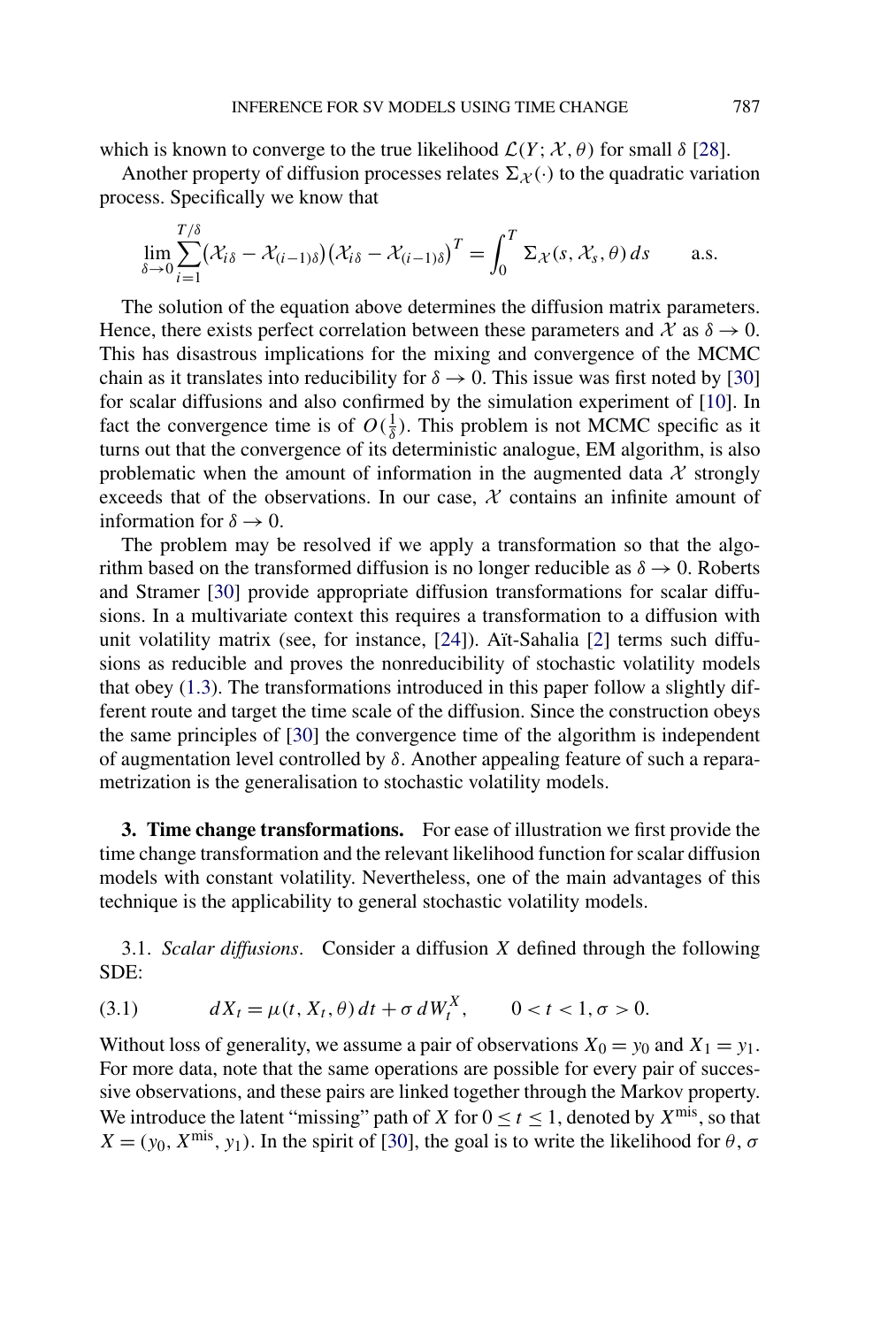<span id="page-4-0"></span>with respect to a parameter-free dominating measure. Using Girsanov's theorem we can get the Radon–Nikodym derivative between the law of the diffusion *X*, denoted by  $\mathbb{P}^{X}$ , and that of the driftless diffusion  $dM_t = \sigma dW_t^X$  which represents Wiener measure and is denoted by  $\mathbb{W}^{X}$ . We write

$$
\frac{d\mathbb{P}^X(X)}{d\mathbb{W}^X}=G(t, X, \theta, \sigma)=\exp\biggl\{\int_0^1\frac{\mu(t, X_t, \theta)}{\sigma^2}dX_t-\frac{1}{2}\int_0^1\frac{\mu(t, X_t, \theta)^2}{\sigma^2}dt\biggr\}.
$$

Consider the factorization,

(3.2) 
$$
\mathbb{W}^X = \mathbb{W}_y^X \times \text{Leb}(y_1) \times f(y_1|y_0, \sigma^2),
$$

where *y*<sub>1</sub> is a Gaussian random variable,  $y_1|y_0 \sim \mathcal{N}(y_0, \sigma^2)$ , and Leb(·) denotes Lebesgue measure. This naturally factorizes the measure of *X* as the Lebesgue density of *y*<sup>1</sup> under the dominating measure multiplied by the conditional dominating measure  $\mathbb{W}_{y}^{X}$ . We can now write

$$
\frac{d\mathbb{P}^X(X^{\text{mis}}, y_0, y_1)}{d\{\mathbb{W}_y^X \times \text{Leb}(y)\}} = G(t, X, \theta, \sigma) f(y_1|y_0, \sigma),
$$

where clearly the dominating measure depends on  $\sigma$  since it contains  $\mathbb{W}_{y}^{X}$  which represents a Brownian bridge with volatility *σ* .

To remove this dependency on the parameter  $\sigma$  we consider the following time change transformation. Let a new time scale be

(3.3) 
$$
s = \eta_1(t, \sigma) = \int_0^t \sigma^2 d\omega = t\sigma^2
$$

and then define the new transformed diffusion *U* as

$$
U_s = \begin{cases} X_{\eta_1^{-1}(s,\sigma)}, & 0 \le s \le \sigma^2, \\ M_{\eta_1^{-1}(s,\sigma)}, & s > \sigma^2. \end{cases}
$$

The definition for  $t > \sigma^2$  is needed to ensure that *U* is well defined for different values of  $\sigma^2 > 0$  which is essential in the context of a MCMC algorithm. Using standard time change properties (see, for example, [\[26\]](#page-23-0)), the SDE for *U* is

$$
dU_s = \begin{cases} \frac{1}{\sigma^2} \mu(s, U_s, \theta) dt + dW_s^U, & 0 \le s \le \sigma^2, \\ dW_s^U, & s > \sigma^2, \end{cases}
$$

where  $W^U$  is another Brownian motion at the time scale *s*. Applying Girsanov's theorem again, the law of *U*, denoted by  $\mathbb{P}^U$ , is given through its Radon–Nikodym derivative with respect to the law  $\mathbb{W}^U$  of the Brownian motion  $W^U$  at the time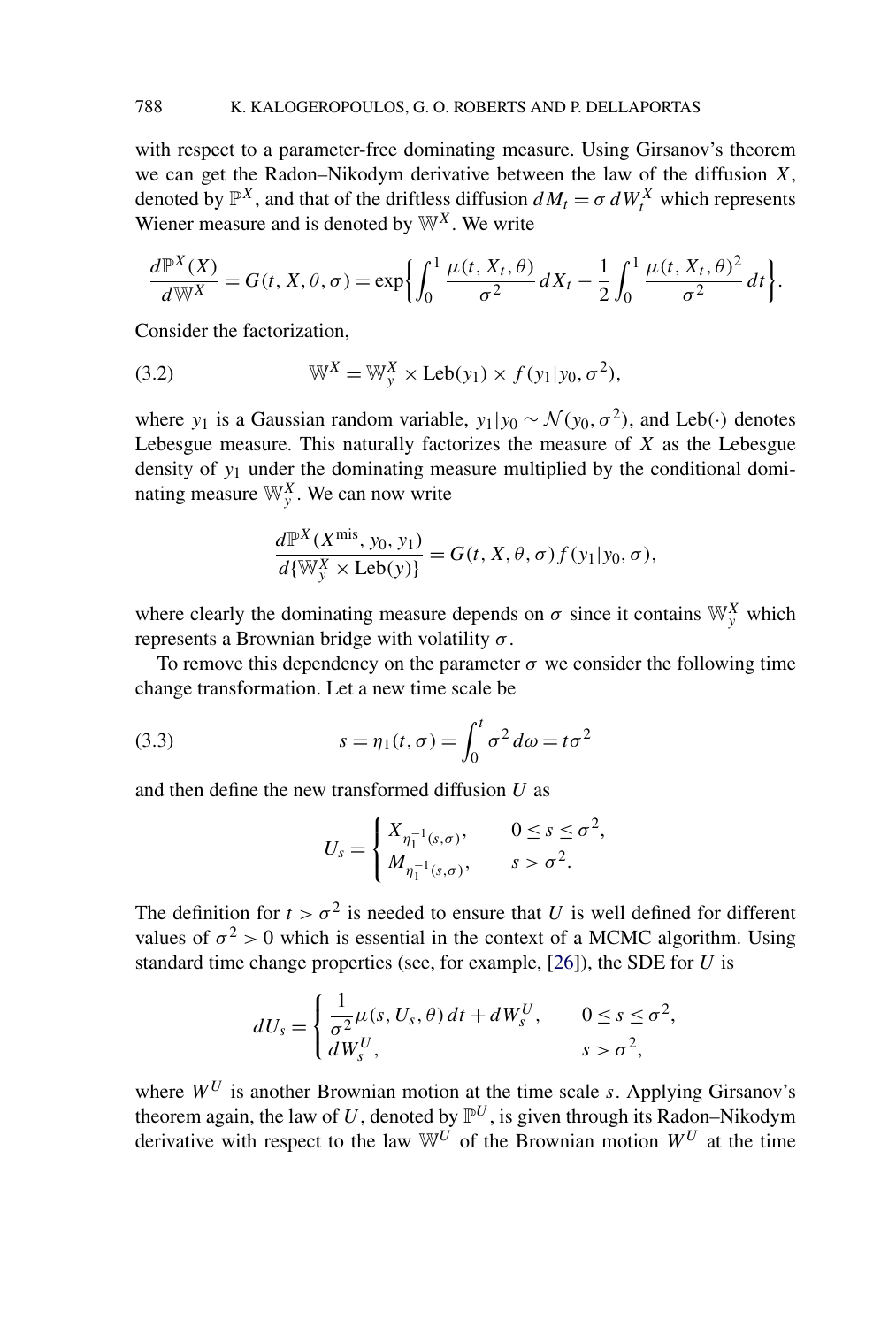<span id="page-5-0"></span>scale *s*:

(3.4)  
\n
$$
\frac{d\mathbb{P}^U(U^{\text{mis}}, y_0, y_1)}{d\mathbb{W}^U}
$$
\n
$$
= G(s, U, \theta, \sigma)
$$
\n
$$
= \exp\left\{\int_0^{+\infty} \frac{\mu(s, U_s, \theta)}{\sigma^2} dU_s - \frac{1}{2} \int_0^{+\infty} \frac{\mu(s, U_s, \theta)^2}{\sigma^4} ds\right\}
$$
\n
$$
= \exp\left\{\int_0^{\sigma^2} \frac{\mu(s, U_s, \theta)}{\sigma^2} dU_s - \frac{1}{2} \int_0^{\sigma^2} \frac{\mu(s, U_s, \theta)^2}{\sigma^4} ds\right\}.
$$

By applying the factorization of [\(3.2\)](#page-4-0) on  $\mathbb{W}^U$  at the new time scale *s*, the likelihood can be written as

$$
\frac{d\mathbb{P}^U(U^{\text{mis}}, y_0, y_1)}{d\{\mathbb{W}_y^U \times \text{Leb}(y)\}} = G(s, U, \theta, \sigma) f(y_1|y_0, \sigma).
$$

The dominating measure still depends on  $\sigma$  as it contains  $\mathbb{W}_{y}^{U}$  which reflects a Brownian bridge with conditioning event  $U_{\sigma^2} = y_1$ . We therefore introduce a second transformation which applies to both the path and the time scale of the diffusion process *U*. Consider a new time scale

$$
u = \eta_2(s, \sigma) = \frac{s}{\sigma^2(\sigma^2 - s)}
$$
 or  $s = \eta_2^{-1}(u, \sigma) = \frac{u\sigma^4}{1 + u\sigma^2}$ 

and define a new diffusion *Z* through

$$
(3.5) \tU_s = (\sigma^2 - s)Z_{\eta_2(s,\sigma)} + \left(1 - \frac{s}{\sigma^2}\right)y_0 + \frac{s}{\sigma^2}y_1, \t0 \le t < \sigma^2.
$$

Note that this transformation is a bijection. In the case of  $y_0 = y_1 = 0$  its inverse is given by

$$
Z_u = \frac{1 + u\sigma^2}{\sigma^2} U_{\eta_2^{-1}(u,\sigma)}, \qquad 0 \le u < +\infty.
$$

Applying Itô's formula and using time change properties we can also obtain the SDE of *Z* based on another driving Brownian motion  $W^Z$  operating at the time scale *u*:

$$
(3.6) \quad dZ_u = \left\{ \frac{\mu_x(t, v(Z_u, \sigma), \theta)}{1 + u\sigma^2} + v(Z_u, \sigma) \right\} dt + dW_u^Z, \qquad 0 \le u < +\infty,
$$

where  $v(Z_u, \sigma) = U_s$ . This operation essentially transforms to a diffusion that runs from 0 to  $+\infty$  preserving the unit volatility. A third attempt to write the likelihood, now based on *Z*, again uses the Girsanov theorem and the factorization of [\(3.2\)](#page-4-0) to condition the dominating measure on *y*1. This writes

(3.7) 
$$
\frac{d\mathbb{P}^{Z}(Z, y_0, y_1)}{d\{\mathbb{W}_y^{Z} \times \text{Leb}(y)\}} = G(u, Z, \theta, \sigma) f(y_1|y_0, \sigma),
$$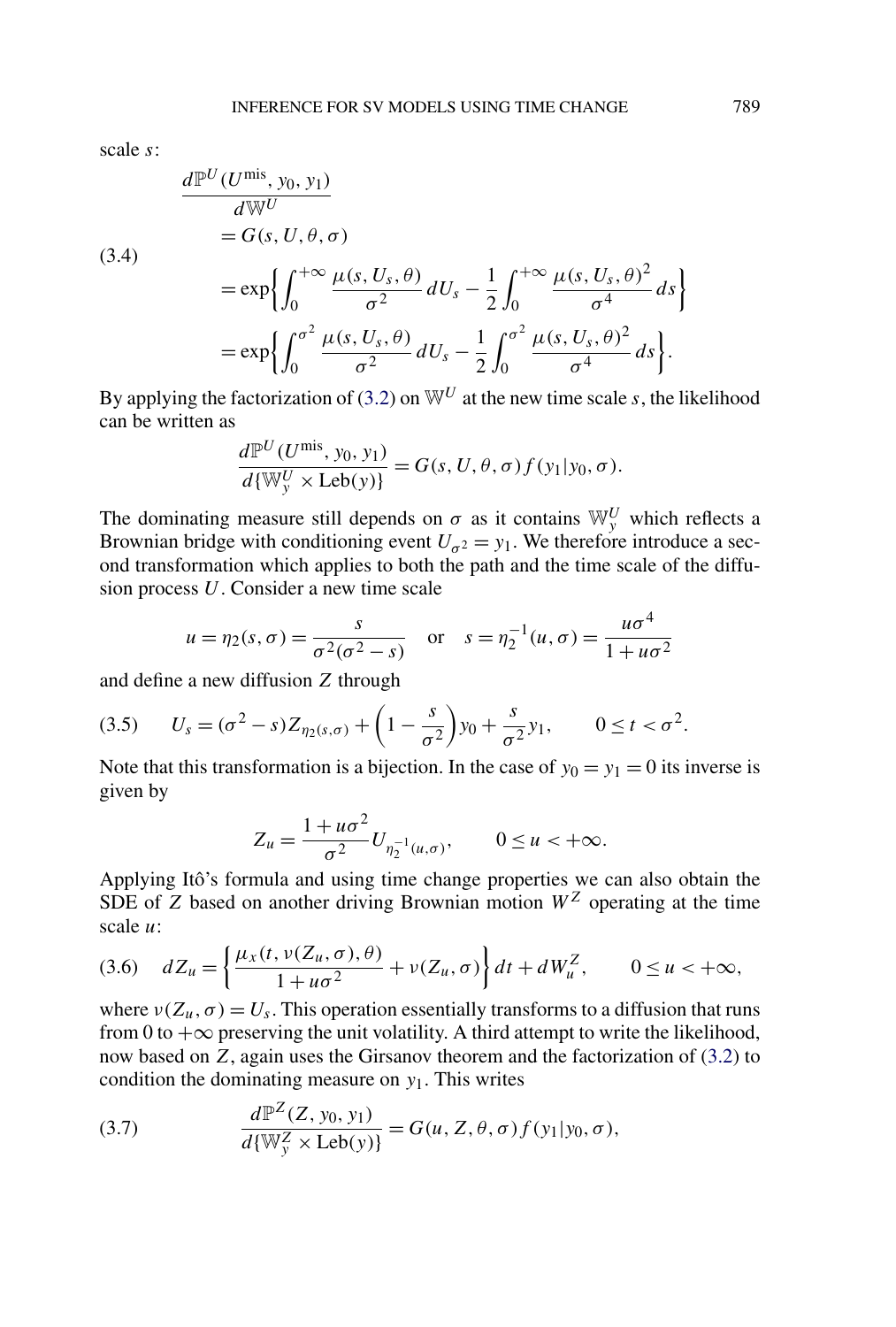<span id="page-6-0"></span>where  $\mathbb{P}^Z$  denotes the law of *Z* and  $\mathbb{W}^Z$  reflects the law of the driftless diffusion *Z* conditioned on *y*<sub>1</sub>. The integrals in  $G(Z, \theta, \sigma)$  run up to  $+\infty$ ; however, the expression is finite being a bijection of the Radon–Nikodym derivative between  $\mathbb{P}^U$  and  $\mathbb{W}^U$  given by [\(3.4\)](#page-5-0). Using the following lemma, we can prove that  $\mathbb{W}^Z_y$  is the law of the standard Brownian motion and hence the likelihood is written with respect to a dominating measure that does not depend on any parameters.

LEMMA 3.1. *Let W be a standard Brownian motion in*  $[0, +\infty)$ *. Consider the process defined for*  $0 \le t \le T$ 

$$
B_t = (T-t)W_{t/\{T(T-t)\}} + \left(1 - \frac{t}{T}\right)y_0 + \frac{t}{T}y_1, \qquad 0 \le t < T.
$$

*Then B is a Brownian bridge from*  $y_0$  *at time* 0 *to*  $y_1$  *at time T*.

**PROOF.** See [\[31\]](#page-23-0), Section IV.40.1, for the case  $y_0 = 0$ ,  $T = 1$ . The extension for general  $y_0$  and *T* is trivial.  $\Box$ 

COROLLARY 3.1. *The process Z is standard Brownian motion under the dominating measure*. *In other words* W*<sup>Z</sup> <sup>y</sup> is standard Wiener measure*.

PROOF. Note that  $\mathbb{W}_{y}^{U}$  reflects a Brownian bridge from  $y_0$  at time 0 to  $y_1$  at time *T* and we obtained  $\mathbb{W}_{\mathcal{Y}}^Z$  by using the transformation of Lemma 3.1. Since this transformation is a bijection, *U* is a Brownian bridge (under the dominating measure) if and only if *Z* is standard Brownian motion.  $\Box$ 

The likelihood, given by [\(3.7\)](#page-5-0), allows the construction of an irreducible MCMC scheme that alternates between updating the parameters and the diffusion process *Z*. For the path updates we may use the fact that

$$
(3.8) \quad \frac{d\mathbb{P}_{y}^{Z}}{d\mathbb{W}_{y}^{Z}}(Z|y_{0},y_{1})=G(t,Z,\theta,\sigma)\frac{f(y_{1}|y_{0},\sigma)}{f^{P}(y_{1}|y_{0},\theta,\sigma)}\propto G(t,Z,\theta,\sigma),
$$

where  $\mathbb{P}_{y}^{Z}$  is the law of *Z* conditioned on  $y_{1}$  and  $f^{P}(\cdot)$  is the density of  $y_{1}$  under  $\mathbb{P}^Z$ . Both  $\mathbb{P}^Z$  and  $f^P(\cdot)$  are generally unknown but their calculation may be avoided in a MCMC algorithm which essentially only uses  $(3.7)$  and  $(3.8)$ . Since these expressions only require the evaluation of  $f(\cdot)$  and  $G(\cdot)$ , which are either known or may be approximated using the augmented diffusion path, the task of Bayesian inference is feasible. Details are presented in Section [4.](#page-10-0)

3.2. *Stochastic volatility models*. We will first demonstrate how the case of stochastic volatility models may be brought to a similar and equivalent form to that of the previous section. Consider the general class of stochastic volatility models with SDE given by [\(1.3\)](#page-1-0) for  $0 \le t \le t_1$ . Without loss of generality, we may assume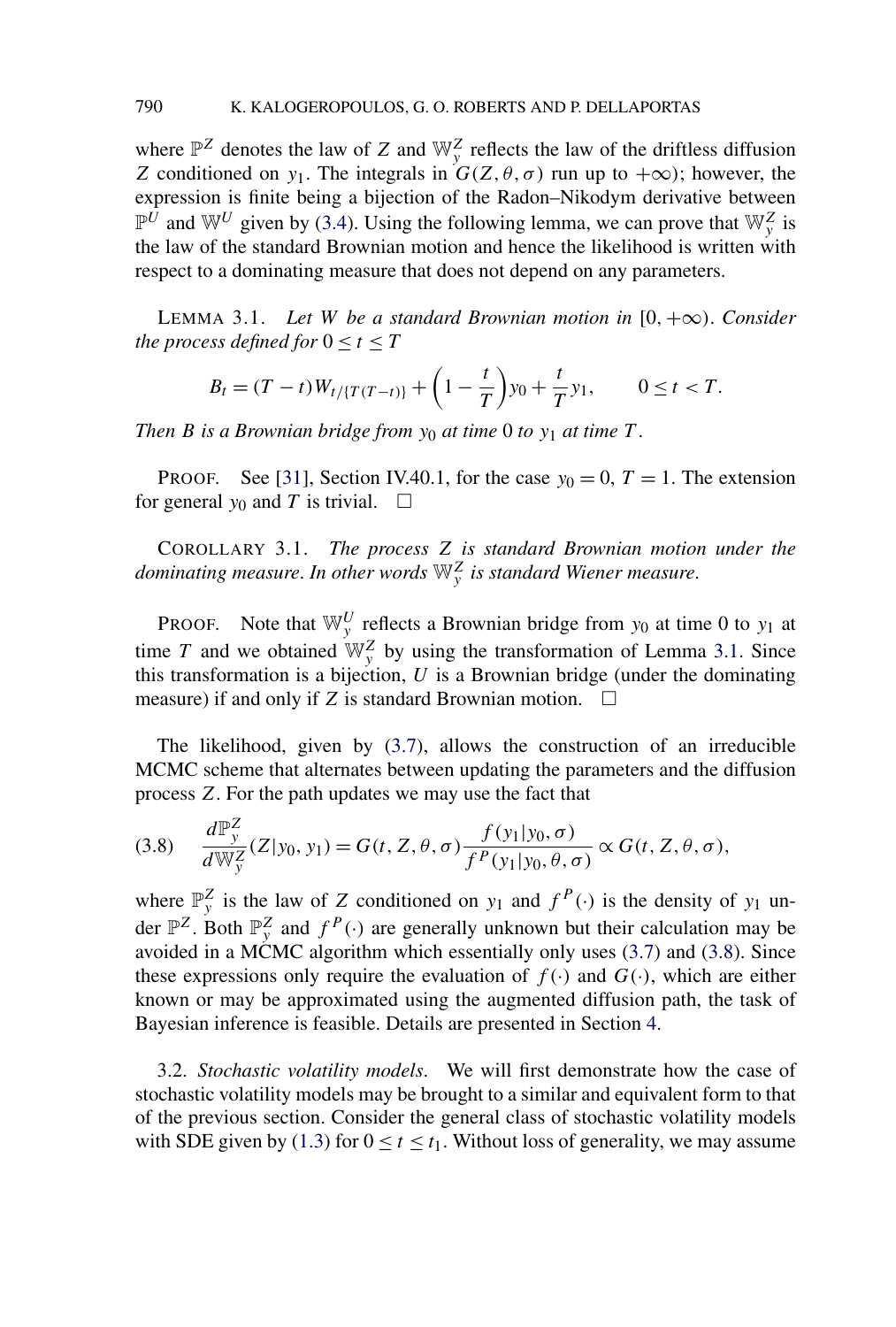<span id="page-7-0"></span>a pair of observations  $(X_0 = y_0, X_1 = y_1)$  due to the Markov property of the twodimensional diffusion  $(X, \alpha)$ . The likelihood can then be divided into two parts: the first contains the marginal likelihood of the diffusion  $\alpha$ , and the remaining part corresponds to the diffusion *X* conditioned on the path of *α*

$$
\mathbb{P}_{\theta}(X,\alpha)=\mathbb{P}_{\theta}(\alpha)\mathbb{P}_{\theta}(X|\alpha).
$$

Denote the marginal likelihood for  $\alpha$  by  $\mathcal{L}_{\alpha}(\alpha, \theta)$ . To overcome reducibility issues arising from the paths of  $\alpha$  one may use the reparametrizations of [\[7\]](#page-22-0) or [\[23\]](#page-22-0). The relevant transformations of the latter are

$$
\beta_t = h_1(\alpha_t, \theta), \qquad \frac{\partial h_1(\alpha_t, \theta)}{\partial \alpha_t} = {\{\sigma_\alpha(\alpha_t, \theta)\}}^{-1},
$$
  

$$
\gamma_t = \beta_t - \beta_0, \qquad \beta_t = h_2(\gamma_t),
$$

and the marginal likelihood for the transformed latent diffusion *γ* becomes

(3.9) 
$$
\mathcal{L}_{\gamma}(\gamma,\theta) = \frac{d\mathbb{P}}{d\mathbb{W}}(\gamma) = G_{\gamma}(t,\gamma,\theta),
$$

where W denotes Wiener measure. By letting  $\alpha_t = g_t^{\theta,\gamma} = h_1^{-1}(h_2(\gamma_t), \theta)$ , the SDE of *X* conditional on *γ* becomes

$$
dX_t = \mu_X(X_t, g_t^{\theta,\gamma}, \theta) dt + \sigma_X(g_t^{\theta,\gamma}, \theta) dB_t, \qquad 0 \le t \le 1.
$$

Given the paths of the diffusion  $\gamma_t$ , the volatility function  $\sigma_x(g_t^{\theta,\gamma}, \theta)$  may be viewed as a deterministic function of time and *θ*. The situation is similar to that of the previous section. We can now introduce a new time scale

$$
s = \eta(t, \gamma, \theta) = \int_0^t \sigma_x^2(g_{\omega}^{\theta, \gamma}, \theta) d\omega.
$$

Let *T* be the transformation of the ending time  $t_1$ ,  $T = \eta(t_1, \gamma, \theta)$ . We can then define *U* on the new time scale *s* as in [\(3.3\)](#page-4-0):

(3.10) 
$$
U_s = \begin{cases} X_{\eta^{-1}(s,\gamma,\theta)}, & 0 \le s \le T, \\ M_{\eta^{-1}(s,\gamma,\theta)}, & s > T. \end{cases}
$$

The SDE for *U* now becomes

$$
dU_s = \left\{ \frac{\mu_x(U_s, g_{\eta^{-1}(s,\gamma,\theta)}^{\theta,\gamma}, \theta)}{\sigma_x^2(g_{\eta^{-1}(s,\gamma,\theta)}^{\theta,\gamma}, \theta)} \right\} dt + dW_s^U, \qquad 0 \le s \le T.
$$

We obtain the Radon–Nikodym derivative between the distribution of *U* with respect to that of the Brownian motion *W<sup>U</sup>* ,

$$
\frac{d\mathbb{P}}{d\mathbb{W}^U} = G(s, U, \gamma, \theta)
$$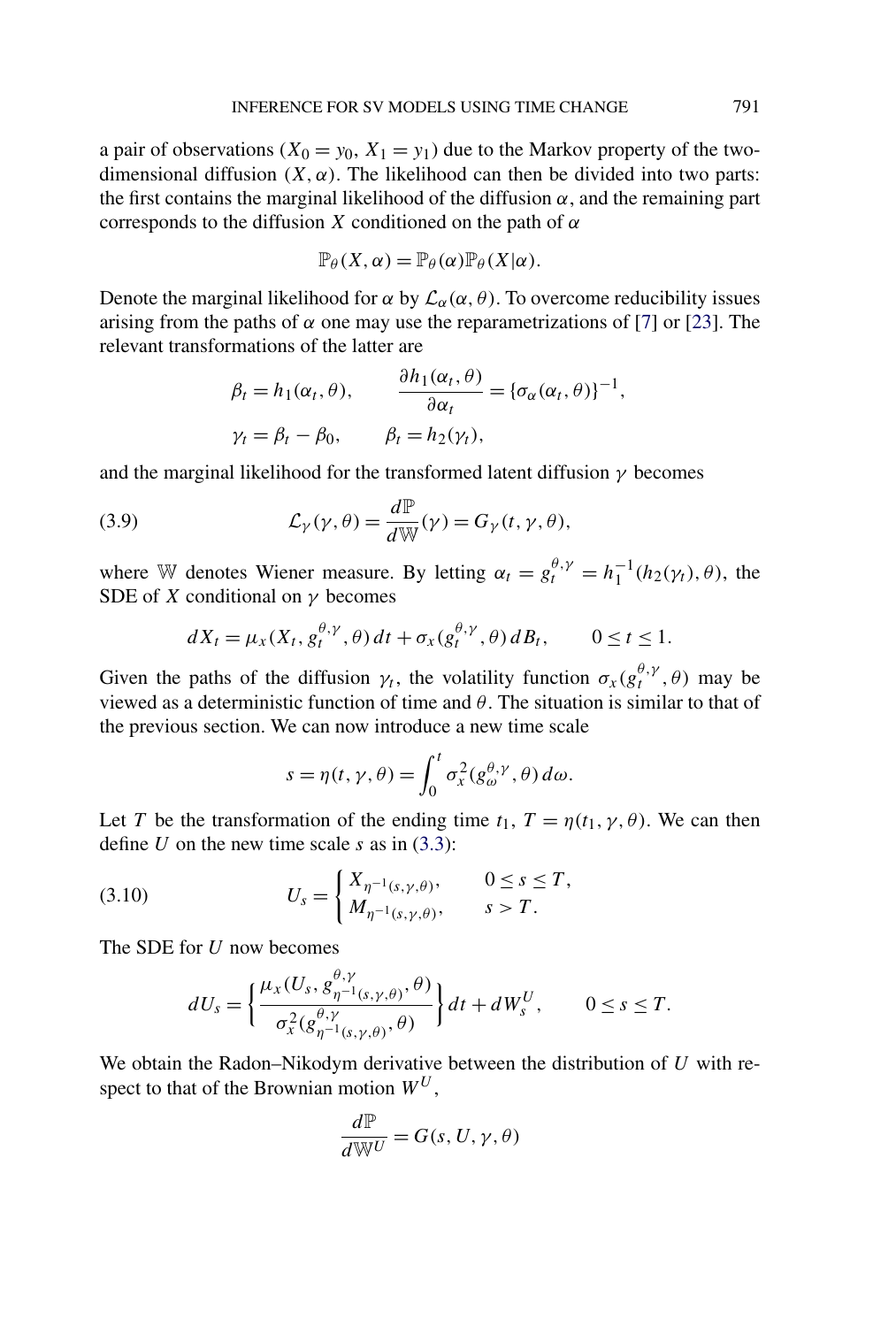<span id="page-8-0"></span>and introduce  $\mathbb{W}_{y}^{U}$  as before. The density of  $y_1$  under  $\mathbb{W}^{U}$ , denoted by  $f(y_1|y_0,$ *γ,θ)*, is just

$$
f(y_1|y_0, \gamma, \theta) \equiv N(y_0, T).
$$

The dominating measure  $\mathbb{W}_{y}^{U}$  reflects a Brownian motion conditioned to equal *y* at a parameter depended time  $T = \eta(t_1, \gamma, \theta)$ . To remove this dependency we introduce another time scale,

$$
u = \eta_2(s) = \frac{s}{T(T - s)}
$$
 or  $s = \eta_2^{-1}(u) = \frac{uT^2}{1 + uT}$ ,

which defines a second time change similar to  $(3.5)$ 

$$
(3.11) \quad U_t = (T - s)Z_{s/\{T(T - s)\}} + \left(1 - \frac{s}{T}\right)y_0 + \frac{s}{T}y_1, \qquad 0 \le s < T.
$$

The SDE for *Z*, in the case of  $y_0 = y_1 = 0$  is given by

$$
dZ_u = \frac{T}{1+uT} \left\{ \frac{\mu_x(u, v(Z_u), \gamma_{k(u,\gamma,\theta)}, \theta)}{\sigma_x^2(\gamma_{k(u,\gamma,\theta)}, \theta)} + v(Z_u) \right\} dt + dW_u^Z,
$$

 $0 \le u < \infty$ ,

where  $k(u, \gamma, \theta)$  denotes the initial time scale of *X*, *t*, and  $\nu(Z_u) = U_s$ .

Conditional on  $\gamma$ , the likelihood can be written in a similar manner as in [\(3.7\)](#page-5-0)

(3.12) 
$$
\frac{d\mathbb{P}}{d\{\mathbb{W}_{\mathcal{Y}}^Z \times \text{Leb}(y)\}} (Z|y_0, y_1, \gamma) = G(u, Z, \gamma, \theta) f(y_1|y_0, \gamma, \theta).
$$

By using the exact same arguments of Section [3.1,](#page-3-0) we can show that  $\mathbb{W}_{y}^{Z}$  reflects a standard Wiener measure and therefore the dominating measure is independent of parameters. To obtain the full likelihood we need to multiply the two parts given by [\(3.9\)](#page-7-0) and (3.12).

3.3. *Incorporating leverage effect*. In the previous section we made the assumption that the increments of *X* and  $\gamma$  are independent, in other words we assumed no leverage effect. This assumption can be relaxed in the following way: in the presence of a leverage effect  $\rho$ , the SDE of *X* conditional on  $\gamma$  can be written as

$$
dX_t = \mu_X(X_t, g_t^{\gamma, \theta}, \theta) dt + \rho \sigma_X(g_t^{\gamma, \theta}, \theta) dW_t
$$
  
+ 
$$
\sqrt{1 - \rho^2} \sigma_X(g_t^{\gamma, \theta}, \theta) dB_t, \qquad 0 \le t \le t_1,
$$

where *W* is the driving Brownian motion of  $\gamma$ . Note that given  $\gamma$ , *W* can be regarded as a function of  $\gamma$  and its parameters  $\theta$ . Therefore, the term  $\rho \sigma_x(g_t^{\gamma,\theta}, \theta) dW_t$  can be viewed as a deterministic function of time, and it can be treated as part of the drift of  $X_t$ . However, this operation introduces additional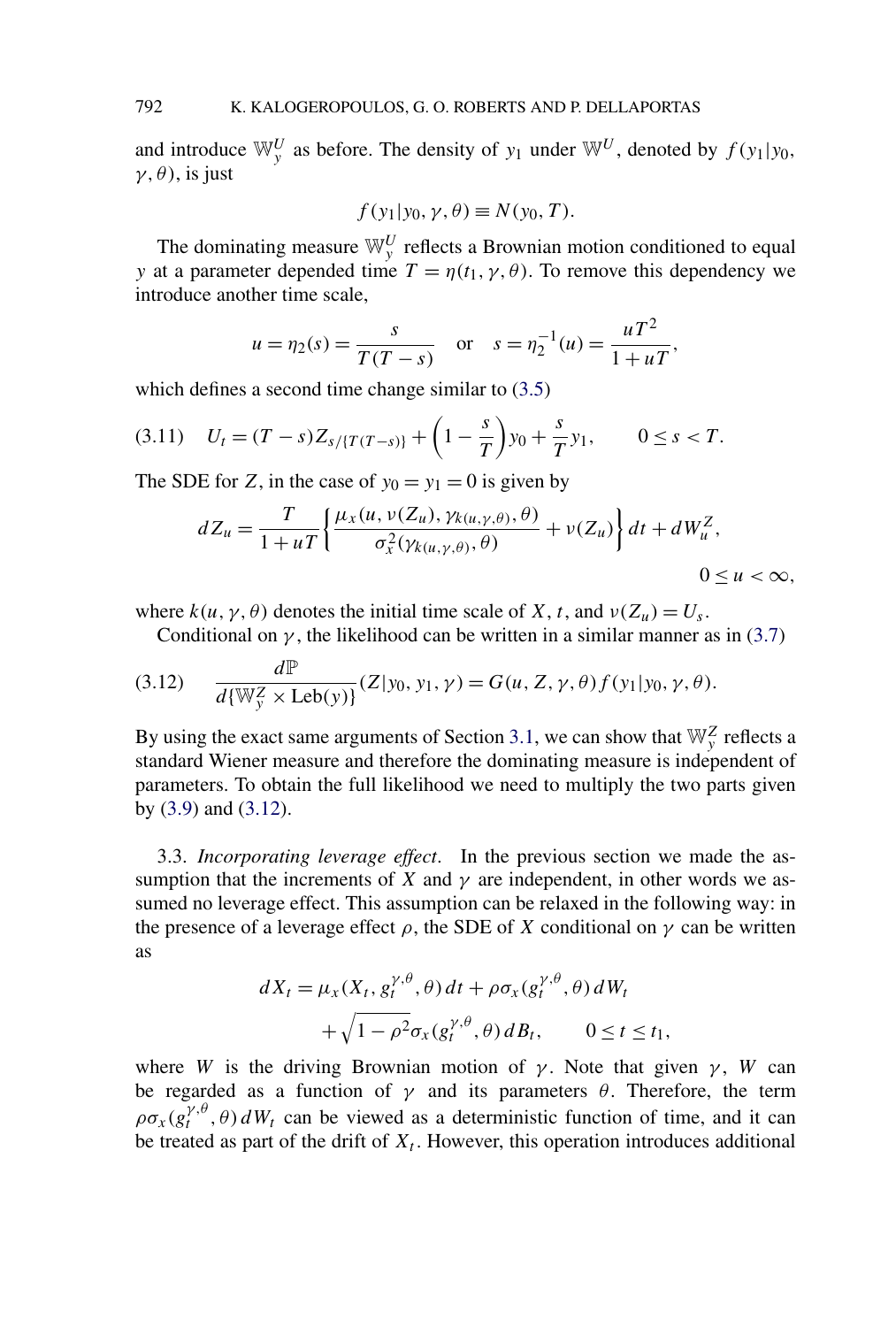problems as the assumptions ensuring a weakly unique solution to the SDE of *X* are violated. To avoid this issue we introduce the infinitesimal transformation

$$
X_t = \mathcal{H}(H_t, \rho, \gamma, \theta) = H_t + \int_0^t \rho \sigma_x(g_{\omega}^{\gamma, \theta}, \theta) dW_{\omega},
$$

which leads us to the following SDE for *H*:

$$
dH_t = \mu_X\{\mathcal{H}(X_t,\rho,\gamma,\theta),g_t^{\gamma,\theta},\theta\}dt + \sqrt{1-\rho^2}\sigma_X(g_t^{\gamma,\theta},\theta)dB_t, \qquad 0 \le t \le t_1.
$$

We can now proceed as before, defining *U* and *Z* based on the SDE of *H* in a similar manner as in  $(3.10)$  and  $(3.11)$ , respectively.

3.4. *State dependent volatility*. Consider the family of state dependent stochastic volatility models where conditional on  $\gamma$ , the SDE of *X* may be written as

$$
dX_t = \mu_X(X_t, g_t^{\gamma,\theta}, \theta) dt + \sigma_1(g_t^{\gamma,\theta}, \theta) \sigma_2(X_t, \theta) dB_t, \qquad 0 \le t \le t_1.
$$

This class contains, among others, the models of [\[3, 8, 11, 15\]](#page-22-0). In order to apply the time change transformations of Section [3.2,](#page-6-0) we should first transform *X* to  $\dot{X}_t$ , through  $\dot{X}_t = l(X_t, \theta)$  so that it takes the form of [\(1.3\)](#page-1-0). Such a transformation, which may be viewed as the first transformation in [\[30\]](#page-23-0), should satisfy the following differential equation:

$$
\frac{\partial l(X_t, \theta)}{\partial X_t} = \frac{1}{\sigma_2(X_t, \theta)}.
$$

The time change transformations for *U* and *Z* may then be defined on the basis of  $\dot{X}$  that will now have volatility  $\sigma_1(g_t^{\gamma,\theta}, \theta)$ . The transformation  $l(\cdot)$  also applies to the observations  $\dot{y}_0 = l(X_0, \theta)$  and  $\dot{y}_1 = l(X_1, \theta)$  which may now be functions of the parameters in  $\sigma_2(\cdot)$ . These parameters enter the reparametrized likelihood in two ways: through the density  $f(y_1|\gamma, \theta)$  which now should include the relevant Jacobian term, and through the function  $\nu(Z_u)$  in the drift of *Z* which according to [\(3.11\)](#page-8-0) would depend on the transformed endpoints.

3.5. *Multivariate stochastic volatility models*. We may use the techniques of Section [3.3](#page-8-0) to define time change transformations for multidimensional diffusions. Consider a *d*-dimensional version of the SDE in [\(3.1\)](#page-3-0) where  $\sigma$  now is a 2  $\times$  2 matrix ([ $\sigma$ ]<sub>ij</sub> =  $\sigma$ <sub>ij</sub>). As noted in [\[24\]](#page-22-0), the mapping between  $\sigma$  and the volatility matrix  $\sigma \sigma^T$  should be 1–1 in order to ensure identifiability of the  $\sigma$  parameters. A way to achieve this is by allowing  $\sigma$  to be the lower triangular matrix that produces the Cholesky decomposition of  $\sigma \sigma^T$ . For  $d = 2$ , the SDE of such a diffusion is given by

$$
dX_t^{\{1\}} = \mu(X_t^{\{1\}}, X_t^{\{2\}}, \theta) dt + \sigma_{11} dB_t,
$$
  

$$
dX_t^{\{2\}} = \mu(X_t^{\{1\}}, X_t^{\{2\}}, \theta) dt + \sigma_{21} dB_t + \sigma_{22} dW_t.
$$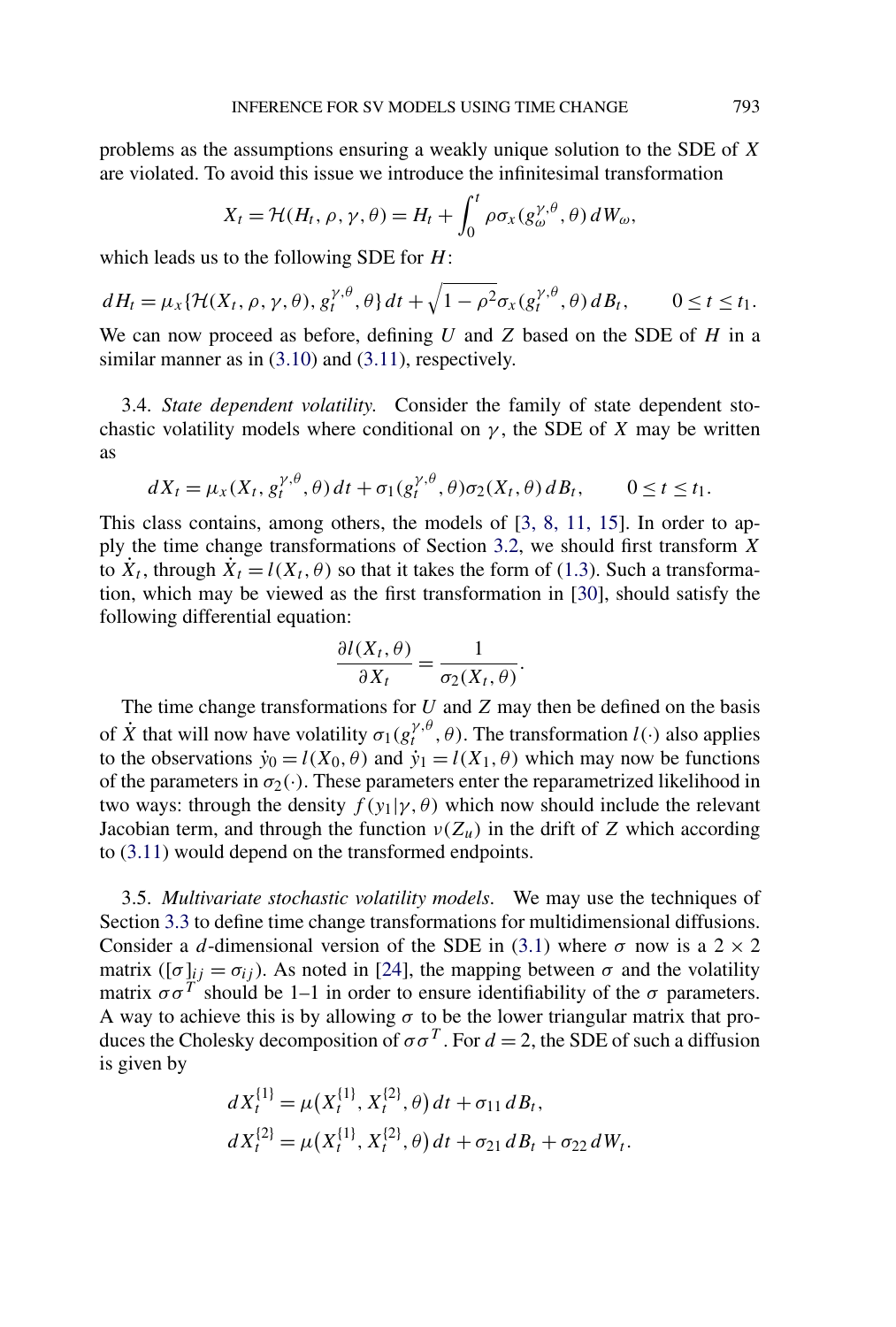<span id="page-10-0"></span>The time change transformations for  $X^{\{1\}}$  will be exactly as in Section [3.1.](#page-3-0) For  $X^{\{2\}}$  note that given  $X^{\{1\}}$  the term  $\sigma_{21} dB_t$  is now a deterministic function of time and may be treated as part of the drift. Thus, we may proceed following the route of the Section [3.3.](#page-8-0)

Similar transformations can be applied for diffusions that have, or may be transformed to have, volatility functions independent of their paths. For example, we may assume two correlated price processes with correlation  $\rho_x$ :

$$
[\sigma]_{11} = \sigma_x^{\{1\}}(g_t^{\gamma,\theta}, \theta),
$$
  
\n
$$
[\sigma]_{21} = \rho_x \sigma_x^{\{2\}}(g_t^{\gamma,\theta}, \theta),
$$
  
\n
$$
[\sigma]_{22} = \sqrt{1 - \rho_x^2} \sigma_x^{\{2\}}(g_t^{\gamma,\theta}, \theta).
$$

We may proceed in a similar manner for multivariate stochastic volatility models of general dimension *d*.

**4. MCMC implementation.** The construction of an appropriate data augmentation algorithm involves several issues. We focus on describing how to update the latent diffusion paths and the parameters that drive the time change transformations. The updates of the remaining parameters include standard MCMC steps and are thus omitted. The change in the time scale introduces three interesting features: the presence of three time scales; the need to update diffusion paths that run from 0 to  $+\infty$ ; and the fact that time scales depend on parameters. In this section we present the details of a MCMC scheme that addresses the above. For ease of illustration, we start with the simple case of a univariate diffusion with constant volatility

$$
dX_t = \mu(t, X_t, \theta) dt + \sigma dB_t^X, \qquad 0 \le t \le 1, X_0 = y_0, X_1 = y_1,
$$

and build up to the case of stochastic volatility models [\(1.3\)](#page-1-0). Note that such extensions are not hard to implement since the time change transformations need only be applied to the paths of the observed diffusion process *X*. The updates of the transformed diffusion process  $\gamma$ , which drives the volatility, may be carried out using an overlapping scheme as in [\[23\]](#page-22-0).

4.1. *Three time scales*. We introduce *m* intermediate points of *X* at equidistant times between 0 and 1, to give  $X = \{X_{i/(m+1)}, i = 0, 1, ..., m+1\}$ . In addition, we make the assumption that *m* is large enough for accurate likelihood approximations and any error induced by the time discretization is negligible for the purposes of our analysis. This assumption introduces no implications as the value of *m* may be set to an arbitrarily large value prior to the analysis.

Given a value of the time scale parameter  $\sigma$ , we can get the *U*-time points by applying [\(3.3\)](#page-4-0) to each one of the existing points *X* so that

$$
U_{\sigma^2 i/(m+1)} = X_{i/(m+1)}, \qquad i = 0, 1, \dots, m+1.
$$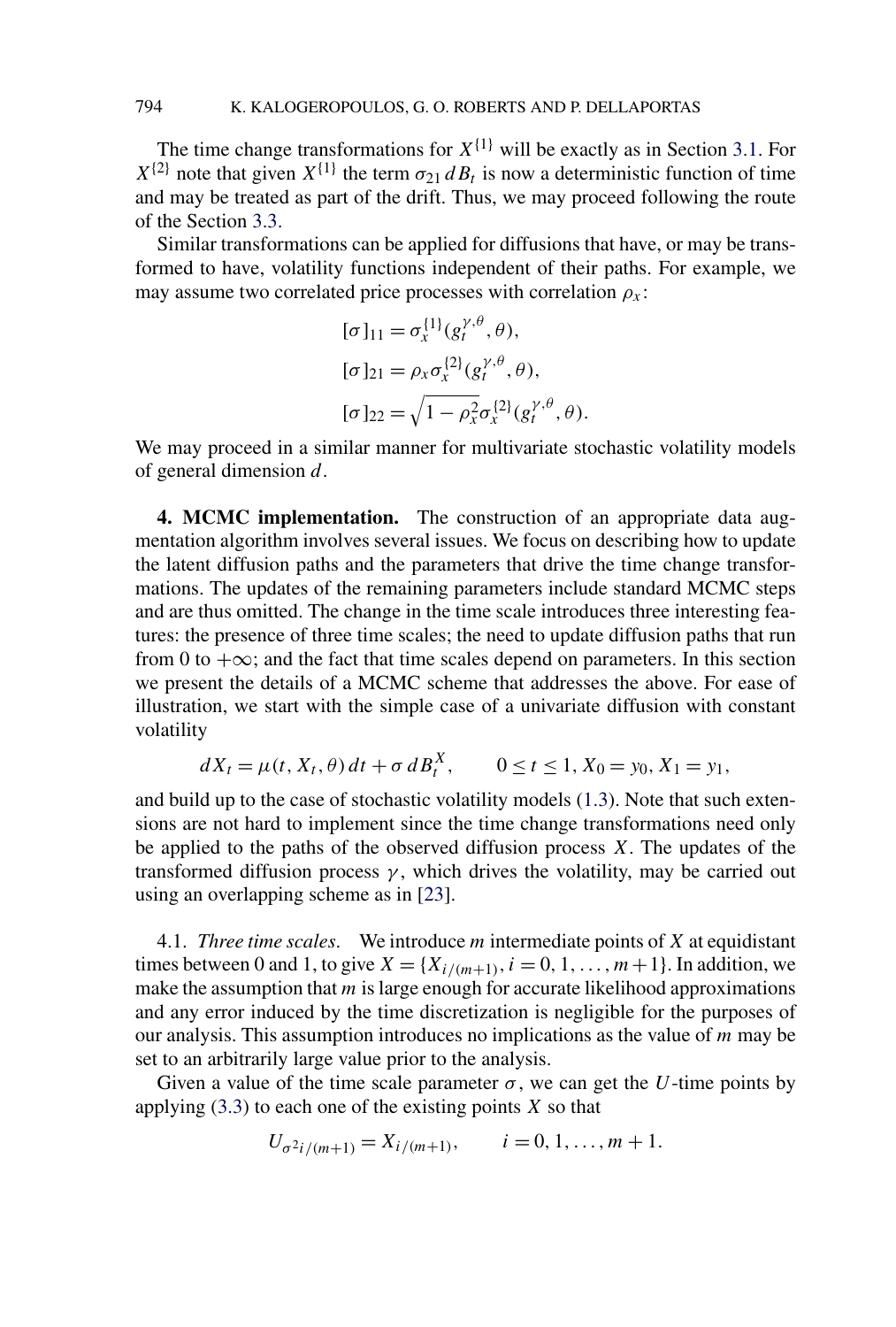Note that it is only the times that change, the values of the diffusion remain intact. In a stochastic volatility model we would use the quantities

$$
\int_{i/(m+1)}^{(i+1)/(m+1)} \sigma_x^2(\cdot) ds
$$

for each pair of consecutive imputed points.

The points of *Z* are multiplied by a time factor which corrects the deviations from unit volatility. The times of the diffusion *Z* may be obtained by

$$
t_i^Z = \frac{\sigma^2 i / (m+1)}{\sigma^2 (\sigma^2 - \sigma^2 i / (m+1))}, \qquad i = 0, 1, ..., m.
$$

Clearly this does not apply to the last point which occurs at time  $+\infty$ . The paths of *X* or *U* are thus more convenient for likelihood evaluations as they only contain finite time points. They may be used instead exploiting the fact that the relevant transformations are bijections. However, the component of the relevant Gibbs sampling scheme should be the diffusion process *Z*.

4.2. *Updating the paths of Z*. The paths of *Z* may be updated using an independence sampler with the reference measure as a proposal. Here  $\mathbb{W}_{y}^{Z}$  reflects a Brownian motion at the *Z*-time scale *u* which is fixed given the current values of the time-scale parameters and the paths of  $\gamma$  in the case of stochastic volatility models. An appropriate algorithm is given by the following steps:

- Step 1: Propose a Brownian motion on the *Z*-time, say *Z*∗. The value at the endpoint (time  $+\infty$ ) is not needed.
- Step 2: Transform back to  $X^*$  using [\(3.5\)](#page-5-0).
- Step 3: Accept with probability min{1,  $\frac{G(X^*, \theta, \sigma)}{G(X, \theta, \sigma)}$ }.

4.3. *Updating time scale parameters*. The updates of parameters that define the time scale, such as  $\sigma$ , are of particular interest. In almost all cases, their conditional posterior density is not available in closed form, and Metropolis steps are inevitable. However, every proposed value of these parameters will imply a different *Z*-time scale *u*. In other words, for each potential proposed value for  $\sigma$  there exists a different set of *Z*-points needed for accurate approximations of the likelihood the Metropolis accept–reject probabilities. In theory, this would pose no issues had we been able to store an infinitely thin partition of *Z*, but of course this is not possible.

We use retrospective sampling ideas (see [\[27\]](#page-23-0) and [\[5\]](#page-22-0) for applications in different contexts). Under the assumption of a sufficiently fine partition of the time scale of *Z*, all the nonrecorded intermediate points contribute nothing to the likelihood and they are irrelevant in that respect. The set of recorded points is sufficient for likelihood approximation purposes. In other words, their distribution is given by the likelihood dominating measure  $\mathbb{W}_y^Z$  which reflects a Brownian motion. Hence,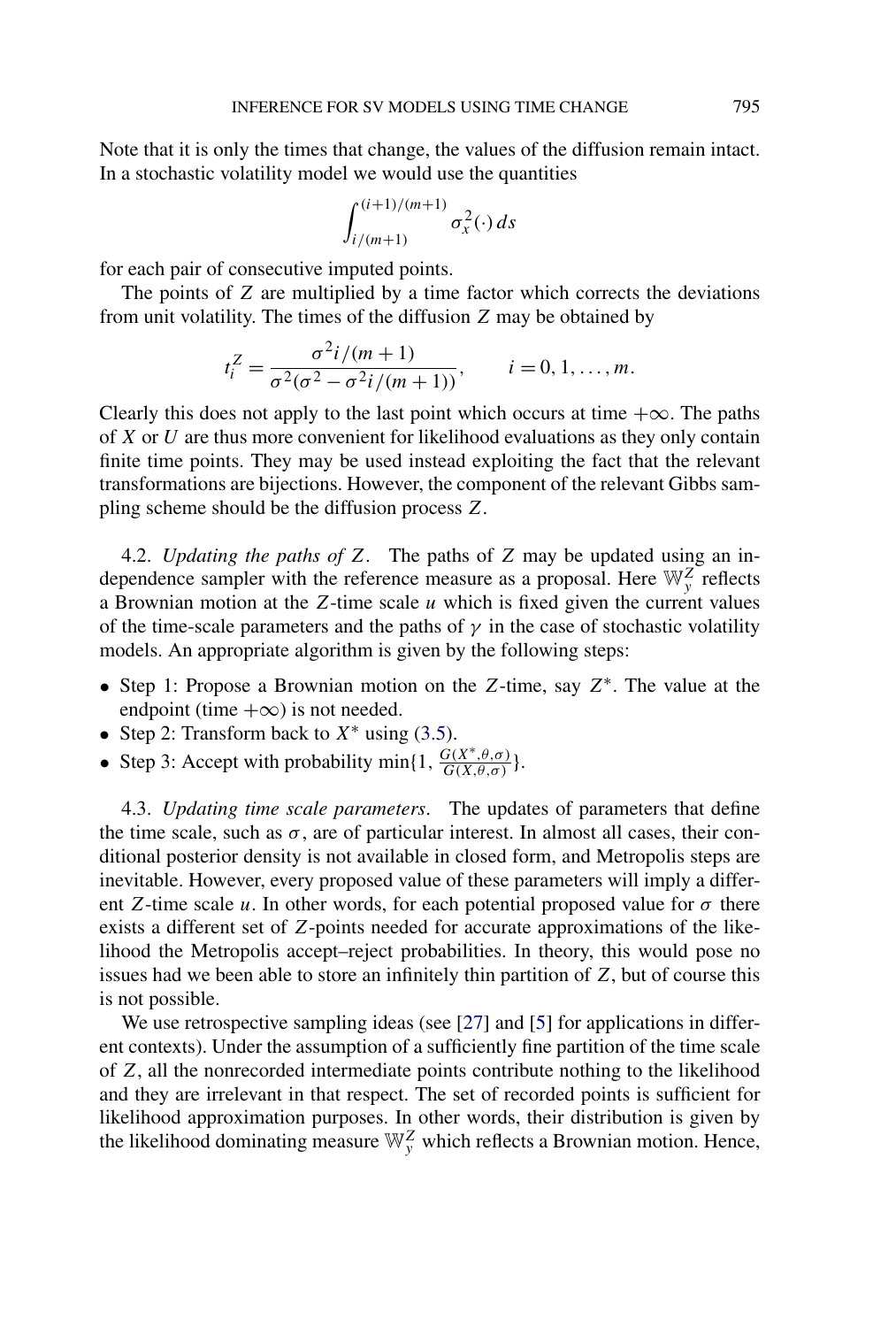<span id="page-12-0"></span>they can be drawn after the proposal of the candidate value of the time scale parameter. To ensure compatibility with the recorded partition of *Z*, it suffices to condition on their neighboring points. This is easily done using standard Brownian bridge properties. Suppose that we want to simulate the value of  $Z$  at time  $t_b$ which falls between the recorded values at times  $t_a$  and  $t_c$ , so that  $t_a \le t_b \le t_c$ . Denote by  $Z_{t_a}$  and  $Z_{t_c}$  the corresponding *Z* values. Under the assumption that *Z* is distributed according to  $\mathbb{W}_y^Z$  between  $t_a$  and  $t_c$  we have that

$$
(4.1) \t Z_{t_b} | Z_{t_a}, Z_{t_c} \sim N \bigg\{ \frac{(t_b - t_a)Z_{t_c} + (t_c - t_b)Z_{t_a}}{t_c - t_a}, \frac{(t_b - t_a)(t_c - t_b)}{t_c - t_a} \bigg\}.
$$

We describe the algorithm for the case of more than two observations; denote by  $X_0 = y_0, X_{t_1} = y_1, \ldots, X_{t_n} = y_n$ . The time change transformations should be applied to each pair of successive observations thus giving *n* separate *Z* diffusion processes. As mentioned earlier, the diffusion processes *X* and *U* are bijections of this collection of *Z* diffusion processes and may be used instead in a MCMC scheme. Our proposed algorithm for the  $\sigma$ -updates may be summarized through the following steps:

- Step 1: Propose a candidate value for  $\sigma$ , say  $\sigma^*$ .
- Step 2: Repeat for each pair of successive points:
	- Use [\(3.3\)](#page-4-0) and [\(3.5\)](#page-5-0) to get the new times associated with it.
	- Draw the values of *Z* retrospectively at the new times using (4.1).
	- Transform back to *X*<sup>∗</sup> (which corresponds to the time between the pair of successive points), using  $(3.5)$ .
- Step 3: Form the entire path *X*<sup>∗</sup> by appropriately joining the bits between successive observations.
- Step 4: Accept with probability

$$
\min \bigg\{1, \frac{G(t, X^*, \theta, \sigma^*) \prod_{i=1}^n f(y_i | y_{i-1}, \sigma^*)}{G(t, X, \theta, \sigma) \prod_{i=1}^n f(y_i | y_{i-1}, \sigma)}\bigg\}.
$$

In a stochastic volatility model the updates of the paths of the transformed diffusion  $\gamma$  may be implemented using overlapping blocks. Note that these paths drive the time *u*, of the diffusion process *Z*, and therefore a similar algorithm as above should be embedded in their updates. For simplicity consider blocks of  $\gamma$  paths that correspond to times between nonsuccessive observations. Each block is then further split into sub-blocks containing intervals between successive observations, thus providing a number of separate *Z* diffusion processes. Details are presented below:

- Step 1: Propose  $\gamma^*$  between the times of two nonsuccessive observations,  $y_A$ and  $y_B$ , by a Brownian bridge connecting the relevant endpoints of  $\gamma$ .
- Step 2: Repeat for each pair of successive points between (and including)  $y_A$ and  $y_B$ :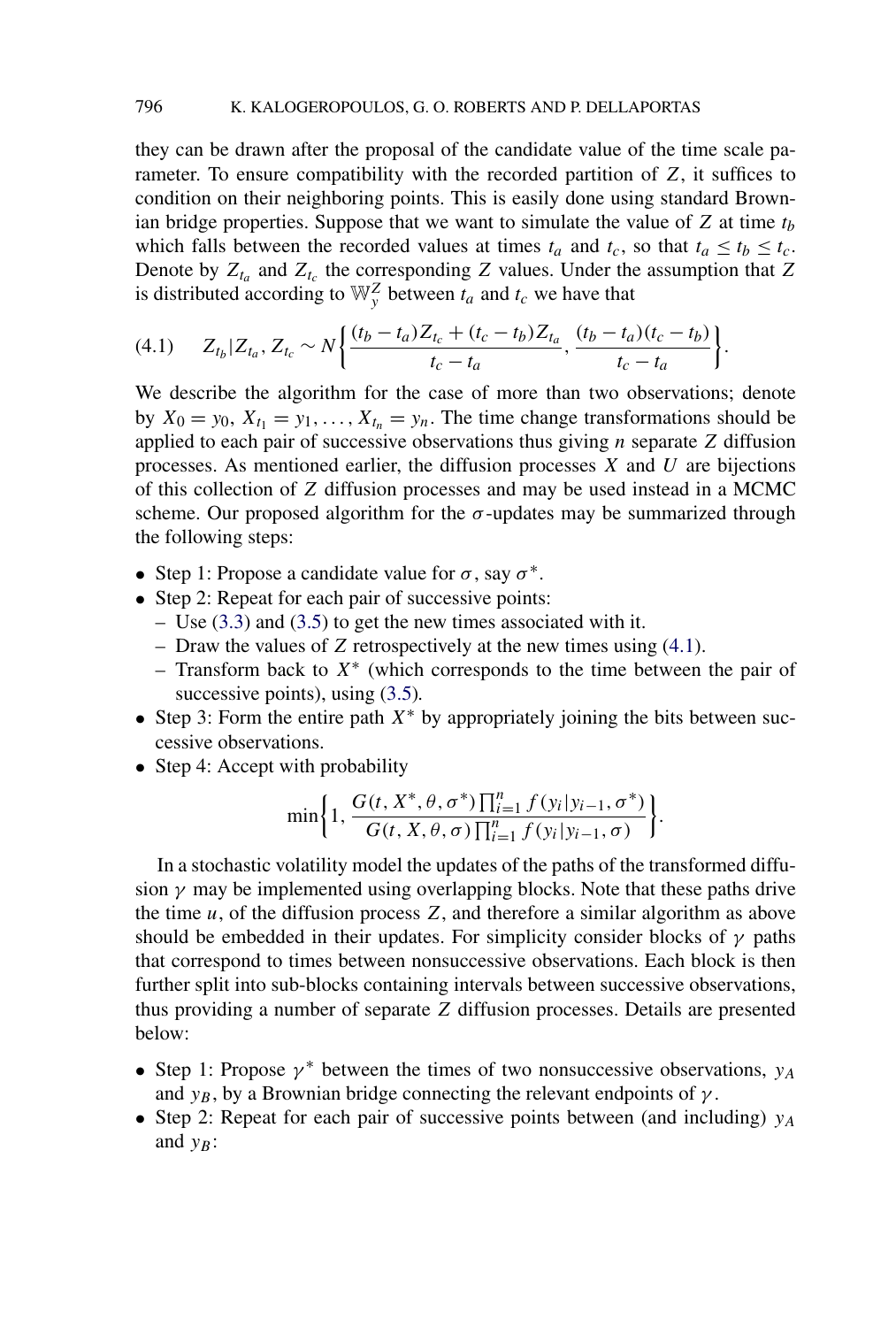- <span id="page-13-0"></span>– Use [\(3.10\)](#page-7-0) and [\(3.11\)](#page-8-0) to get the new times associated with it.
- Draw the values of *Z* retrospectively at the new times using [\(4.1\)](#page-12-0).
- Transform back to *X*<sup>∗</sup> (which corresponds to the time between the pair of successive points), using  $(3.11)$ .
- Step 3: Join the bits of *X*<sup>∗</sup> to form its path between *yA* and *yB*.
- Step 4: Accept with probability,

$$
\min\bigg\{1,\frac{G_{\gamma}(t,\gamma^*,\theta)G(t,X^*,\gamma^*,\theta)\prod_{i=1}^n f(y_i|y_{i-1},\gamma^*,\theta)}{G_{\gamma}(t,\gamma,\theta)G(t,X,\gamma,\theta)\prod_{i=1}^n f(y_i|y_{i-1},\gamma,\theta)}\bigg\}.
$$

**5. Simulations.** As discussed in Section [2,](#page-2-0) appropriate reparametrizations are necessary to avoid issues regarding the mixing and convergence of the MCMC algorithm. In fact, the chain becomes reducible as the level of augmentation increases. This is also verified by the numerical examples performed in [\[23\]](#page-22-0) even in very simple stochastic volatility models. In this section we present a simulation based experiment to check the immunity of MCMC schemes to increasing levels of augmentation, as well as the ability of our estimation procedure to retrieve the correct values of the diffusion parameters despite the fact that the series is partially observed and only at a finite number of points. We simulated data from the following stochastic volatility model:

$$
dX_t = \kappa_x (\mu_x - X_t) dt + \rho \exp(\alpha_t/2) dW_t + \sqrt{1 - \rho^2} \exp(\alpha_t/2) dB_t,
$$
  

$$
d\alpha_t = \kappa_\alpha (\mu_\alpha - \alpha_t) dt + \sigma dW_t,
$$

where *B* and *W* represent independent Brownian motions, and  $\rho$  reflects the correlation between the increments of *X* and  $\alpha$  (also termed as leverage effect). A highfrequency Euler approximating scheme with a step of 0*.*001 was used for the simulation of the diffusion paths. Specifically, 500,001 points were drawn and one value of *X* for every 1000 was recorded, thus forming a dataset of 501 observations of *X* at  $0 \le t \le 500$ . The parameter values were set to  $\rho = -0.5$ ,  $\sigma = 0.4$ ,  $\kappa_x = 0.2$ ,  $\mu_x = 0.1$ ,  $\kappa_\alpha = 0.3$  and  $\mu_\alpha = -0.2$ .

The transformations required to construct an irreducible data augmentation scheme are listed below. First  $\alpha$  was transformed to  $\gamma$  through

$$
\gamma_t = \frac{\alpha_t - \alpha_0}{\sigma}, \qquad 0 \le t \le 500,
$$
  

$$
\alpha_t = g_t^{\gamma, \sigma} = \alpha_0 + \sigma \gamma_t.
$$

Given  $\gamma$ , and for each pair of consecutive observation times  $t_{k-1}$  and  $t_k$  ( $k =$ 1*,* 2*,...,* 500) on *X*, the following transformations were applied: first, we removed the term introduced from the leverage effect

$$
H_t = X_t - \int_{t_{k-1}}^t \rho \exp\{g_t^{\gamma,\sigma}/2\} dW_s, \qquad t_{k-1} \le t \le t_k,
$$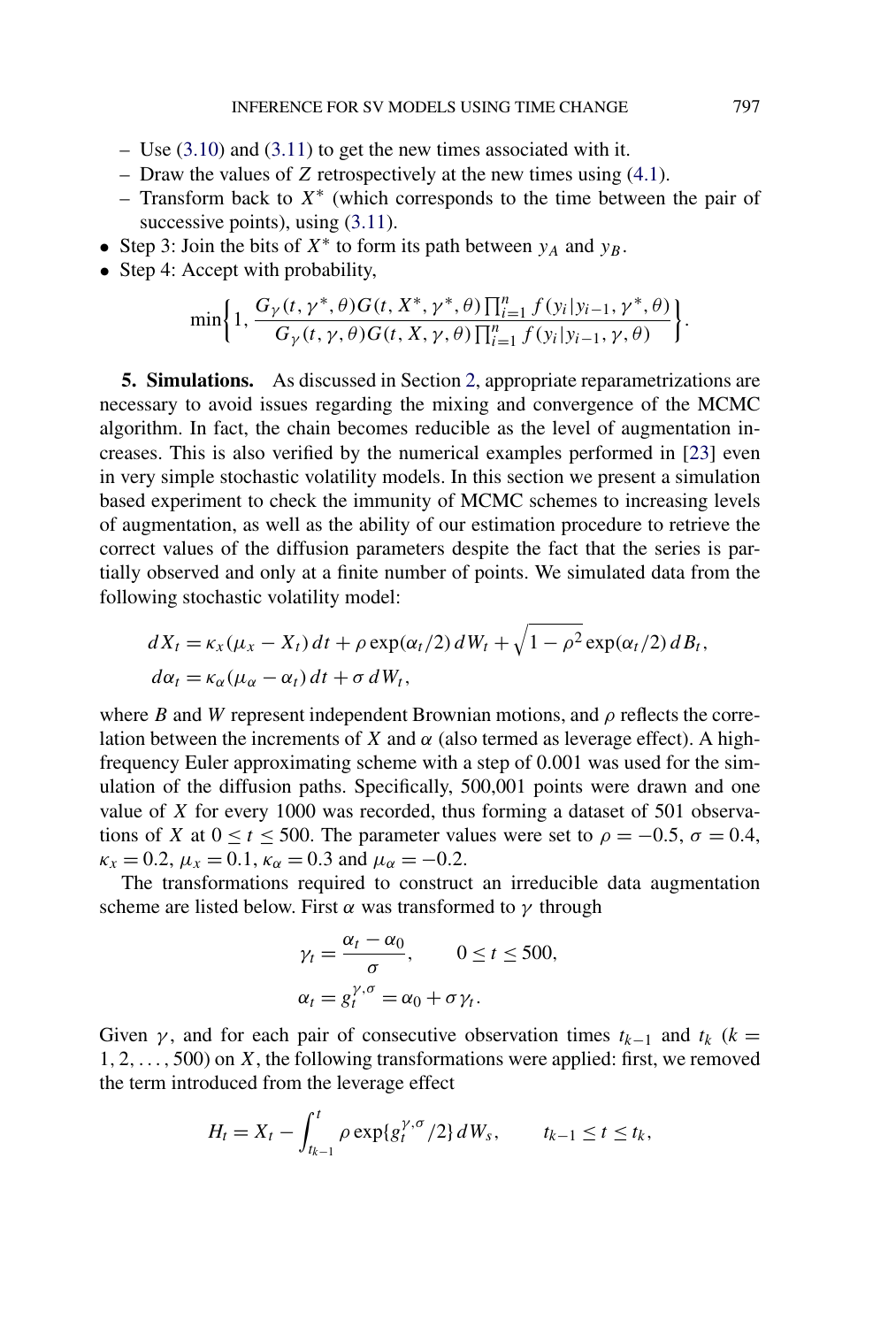<span id="page-14-0"></span>and consequently we set

$$
\eta_1(t) = \int_{t_{k-1}}^t (1-\rho)^2 \exp{\nu(\gamma_s, \sigma, \alpha_0)} ds.
$$

Then, *U* and *Z* may be defined again from [\(3.10\)](#page-7-0) and [\(3.11\)](#page-8-0), respectively, but based on *H* rather on *X*. The elements of the MCMC scheme are  $Z$ ,  $\gamma$ ,  $\alpha_0$  and the parameters  $(\kappa_x, \mu_x, \kappa_\alpha, \mu_\alpha, \rho, \sigma)$ .

Vague priors were assigned to all of the parameters, subject to positivity constraints for  $\kappa_x$ ,  $\kappa_\alpha$ ,  $\sigma$  and for  $\rho$  to be in (-1, 1). The chain was run several times for 50,000 iterations on different levels of augmentation by setting the number of imputed points to 2, 30, 40 and 50. As in [\[23\]](#page-22-0), it was noted that a good choice of length of the overlapping blocks, needed for the updates of  $\gamma$ , may improve substantially the mixing of the chain. We used blocks with length corresponding to 8 observations. The acceptance rate rate for each block of  $\gamma$  was around 75% whereas the acceptance rate for each path of *Z* was around 95%. The time needed for such a MCMC run with  $m = 40$  was roughly 4 hours in a mid-specification PC. We also noted a linear relationship between running times and *m* which confirms the fact that the computational complexity of the algorithm is  $O(m)$  (see discussion for more). Figure [1](#page-15-0) shows autocorrelation plots for all parameters. There is no sign of any increase in the autocorrelation to raise suspicions against the irreducibility of the chain. This confirms the fact that convergence time of the algorithm is independent of *m*. Figure [2](#page-16-0) shows density plots for all parameters and on all of *m*. These plots may be used to monitor the deterioration of the discretization error. In this example, a choice of  $m = 2$  may have been suboptimal whereas any value above 30 seems to perform well. Also, these plots reveal good agreement with the true values of the parameters which is also supported by Table [1.](#page-17-0)

**6. Application: US treasury bill rates.** To illustrate the time change methodology we fit a stochastic volatility model to US treasury bill rates. The dataset consists of 1809 weekly observations (Wednesday) of the 3-month US treasury bill rate from the 5th of January 1962 up to the 30th of August 1996. The data are plotted in Figure [3.](#page-18-0)

Previous analyses of these data include [\[3, 8, 9, 11, 15\]](#page-22-0) and [\[16\]](#page-22-0). Apart from some slight deviations the adopted stochastic volatility models consisted of the following SDE:

(6.1) 
$$
dr_t = (\theta_0 - \theta_1 r_t) dt + r_t^{\psi} \exp(\alpha_t/2) dB_t,
$$

$$
d\alpha_t = \kappa (\mu - \alpha_t) dt + \sigma dW_t
$$

with independent Brownian motions *B* and *W*. In some cases the following equivalent model was used:

(6.2) 
$$
dr_t = (\theta_0 - \theta_1 r_t) dt + \sigma_r r_t^{\psi} \exp(\alpha_t/2) dB_t,
$$

$$
d\alpha_t = -\kappa \alpha_t dt + \sigma dW_t.
$$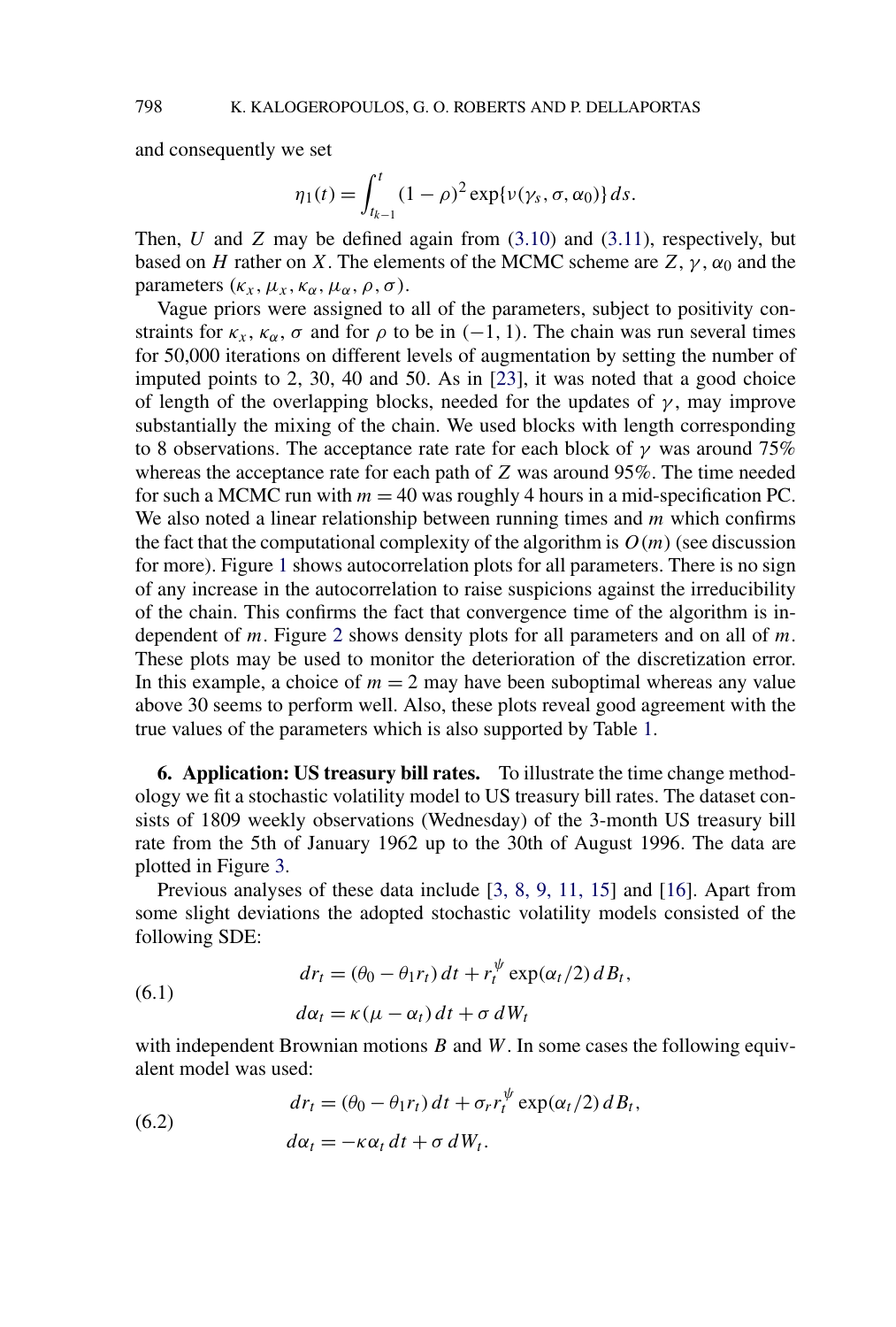<span id="page-15-0"></span>

FIG. 1. *Autocorrelation plots of the parameter posterior draws for different numbers of imputed points m* = 2*,* 30*,* 40*,* 50. *Simulation example of Section* [5.](#page-13-0)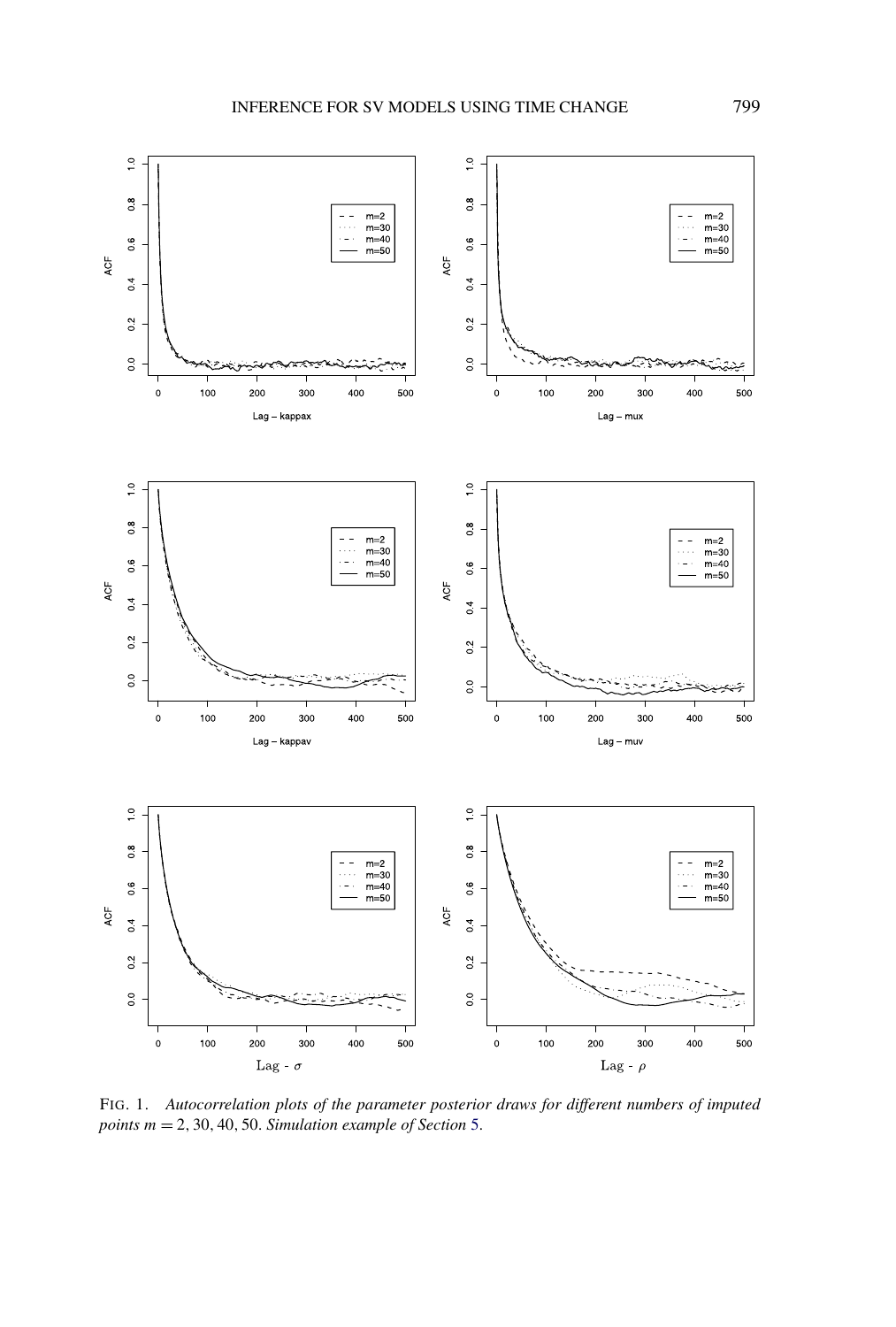<span id="page-16-0"></span>

FIG. 2. *Kernel densities of the posterior draws of all the parameters for different numbers of imputed points m* = 2*,* 30*,* 40*,* 50. *Simulation example of Section* [5.](#page-13-0)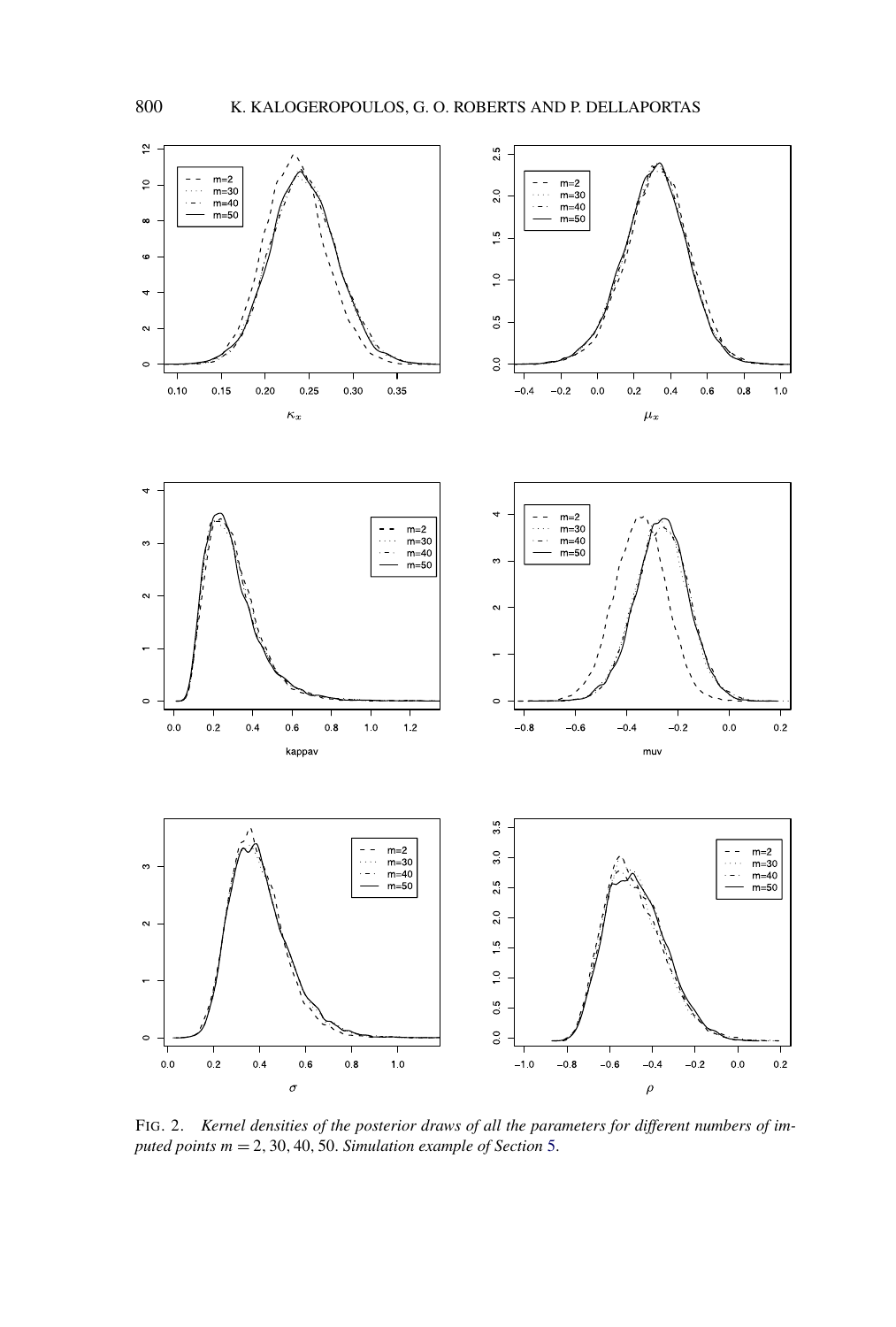<span id="page-17-0"></span>

| <b>Parameter</b>  | True value | Post. mean Post. SD |       | Post. 2.5% | Post. median | Post. $97.5\%$ |
|-------------------|------------|---------------------|-------|------------|--------------|----------------|
| $\kappa_x$        | 0.2        | 0.244               | 0.038 | 0.173      | 0.243        | 0.321          |
| $\mu_x$           | 0.1        | 0.313               | 0.174 | $-0.046$   | 0.317        | 0.641          |
| $\kappa_{\alpha}$ | 0.3        | 0.304               | 0.148 | 0.110      | 0.277        | 0.672          |
| $\mu_{\alpha}$    | $-0.2$     | $-0.268$            | 0.107 | $-0.484$   | $-0.267$     | $-0.059$       |
| $\sigma$          | 0.4        | 0.406               | 0.130 | 0.202      | 0.390        | 0.705          |
| $\rho$            | $-0.5$     | 0.477               | 0.138 | $-0.657$   | $-0.491$     | $-0.066$       |

TABLE 1 *Summaries of the posterior draws for the simulation example of Section* [5](#page-13-0) *for m* = 50

The model in [\(6.1\)](#page-14-0) was chosen, as posterior draws of its parameters exhibit sub-stantially less autocorrelation. In line with [\[15\]](#page-22-0) and [\[16\]](#page-22-0), we also set  $\psi = 1$ . Refer-ences [\[8, 9\]](#page-22-0) and [\[11\]](#page-22-0) assume general "elasticity of variance"  $\psi$  but their estimates do not indicate a significant deviation from 1. By setting  $X_t = \log(r_t)$ , the volatility of  $X_t$  becomes  $\exp(\alpha_t/2)$ . Therefore the *U*-time for two consecutive observation times  $t_{k-1}$  and  $t_k$  is defined as

$$
\eta_1(t) = \int_{t_{k-1}}^t \exp(\alpha_t) \, ds,
$$

and *U* and *Z* are given by [\(3.10\)](#page-7-0) and [\(3.11\)](#page-8-0), respectively. We also transformed  $\alpha$ to *γ* as in Section [5:](#page-13-0)

$$
\gamma_t = \frac{\alpha_t - \alpha_0}{\sigma},
$$
  
\n
$$
\alpha_t = g_t^{\gamma, \sigma} = \alpha_0 + \sigma \gamma_t.
$$

We constructed appropriate MCMC schemes based on *Z* and *γ* to sample from the posterior of the parameters  $\theta_0$ ,  $\theta_1$ ,  $\kappa$ ,  $\mu$  and  $\sigma$ . The time was measured in years setting the distance between successive Wednesdays to 5*/*252. Noninformative priors were assigned to all the parameters, restricting  $\kappa$  and  $\sigma$  to be positive to ensure identifiability and eliminate the possibility of explosion. The algorithm was run for 50,000 iterations and for *m* equal to 2, 10 and 20. To optimize the efficiency of the chain we set the length of the overlapping blocks of  $\gamma$  to 10 which produced an acceptance rate of 51*.*9%. The corresponding acceptance rate for *Z* was 98.6%.

The kernel density plots of the posterior parameters and likelihood (Figure [4\)](#page-19-0) indicate that a discretization corresponding to an *m* of 10 or 20 provide reasonable approximations. A choice of  $m = 2$  produces similar parameter posterior draws but the log-likelihood plot (bottom right) seems to be slightly off. The relevant autocorrelation plots of Figure [5](#page-20-0) do not provide evidence of increasing autocorrelation in *m*. Finally, summaries of the posterior draws for all the parameters are provided in Table [2.](#page-21-0) The parameters  $\kappa$ ,  $\mu$  and  $\sigma$  are different from 0 verifying the existence of stochastic volatility. On the other hand, there is no evidence to support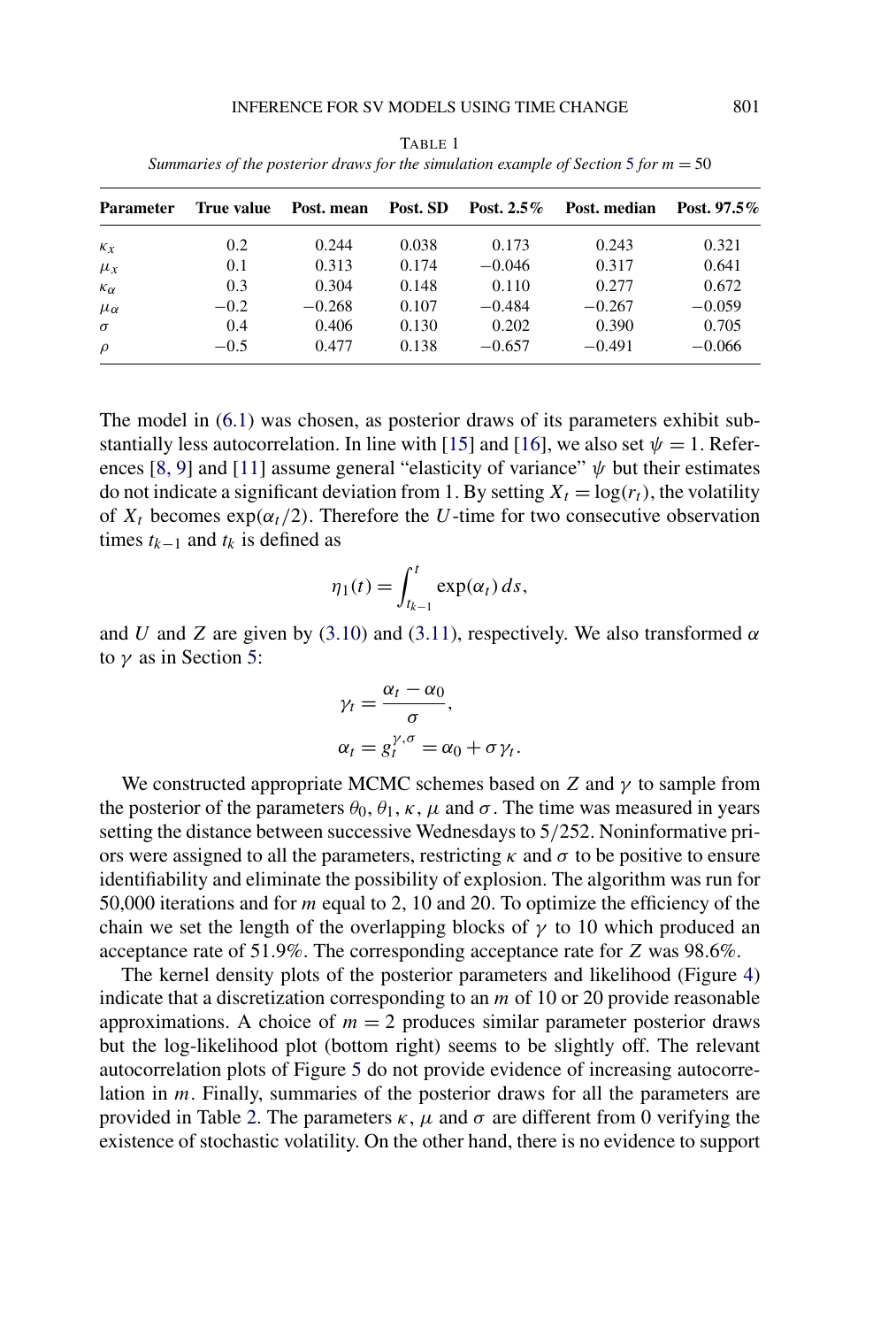<span id="page-18-0"></span>

FIG. 3. *Weekly* 3*-month US treasury bill rate from the* 5*th of January* 1962 *up to the* 30*th of August* 1996.

the existence of mean reversion on the interest rate process as  $\theta_0$  and  $\theta_1$  are not far from 0. The results are in line with those of [\[8, 9\]](#page-22-0) and [\[16\]](#page-22-0).

**7. Discussion.** Data augmentation MCMC schemes constitute a very useful tool for likelihood-based inference on diffusion models. They may not have the appealing properties of complete elimination of the time discretization error [\[4\]](#page-22-0), or the closed form approximate likelihood expressions of [\[1\]](#page-21-0), but nevertheless they give a satisfactory and very general solution to the problem. However, data augmentation schemes require careful construction to avoid the degeneracy issues described at the beginning of this paper.

Here, we introduce an innovative transformation which operates by altering the time axis of the diffusion. To accommodate the special features of time change transformations, we also introduce a novel efficient MCMC scheme which mixes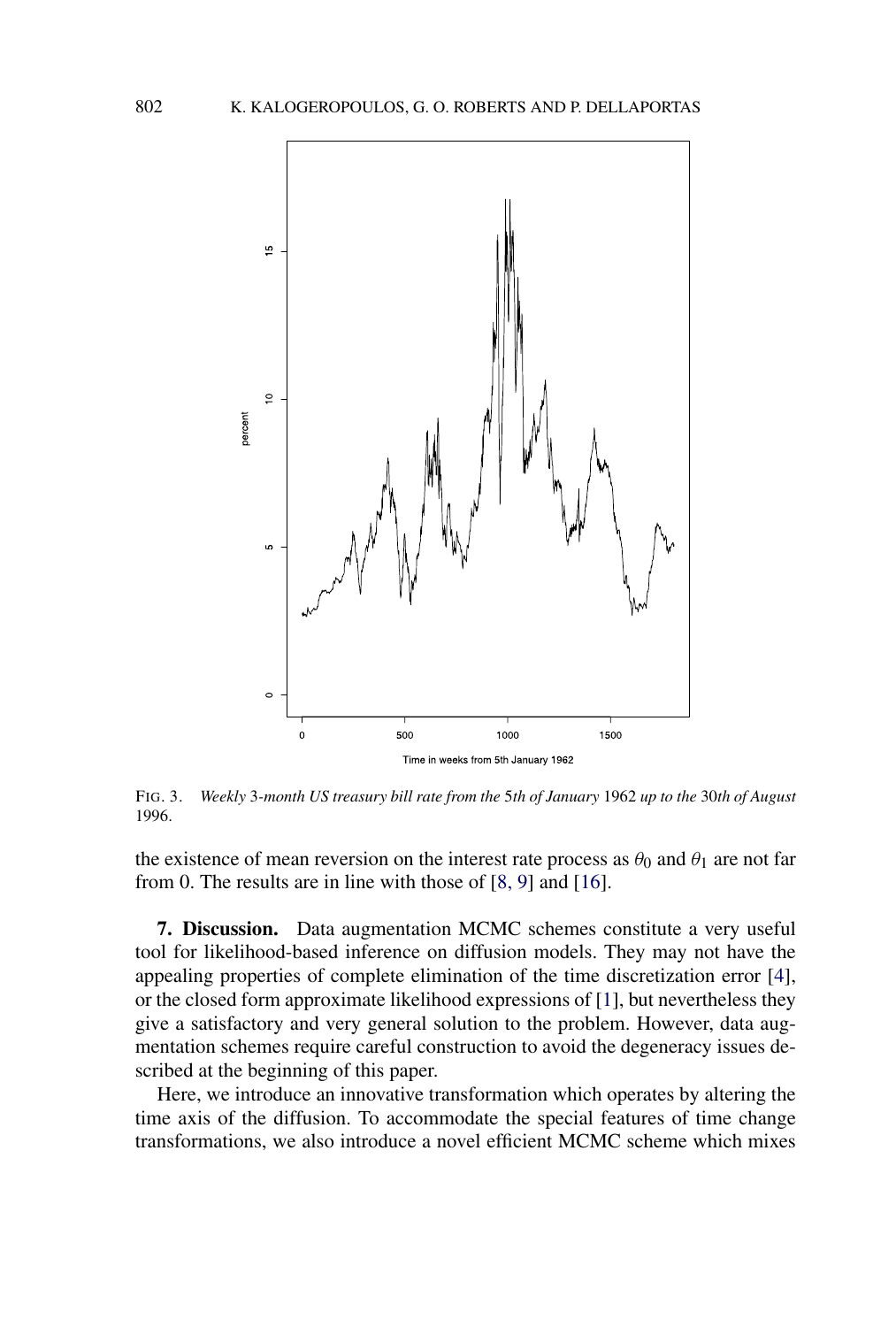<span id="page-19-0"></span>

FIG. 4. *Kernel densities of the posterior draws of all the parameters and the log-likelihood for different values of imputed points m* = 2*,* 10*,* 20. *Example on weekly* 3*-month US treasury bill rates*.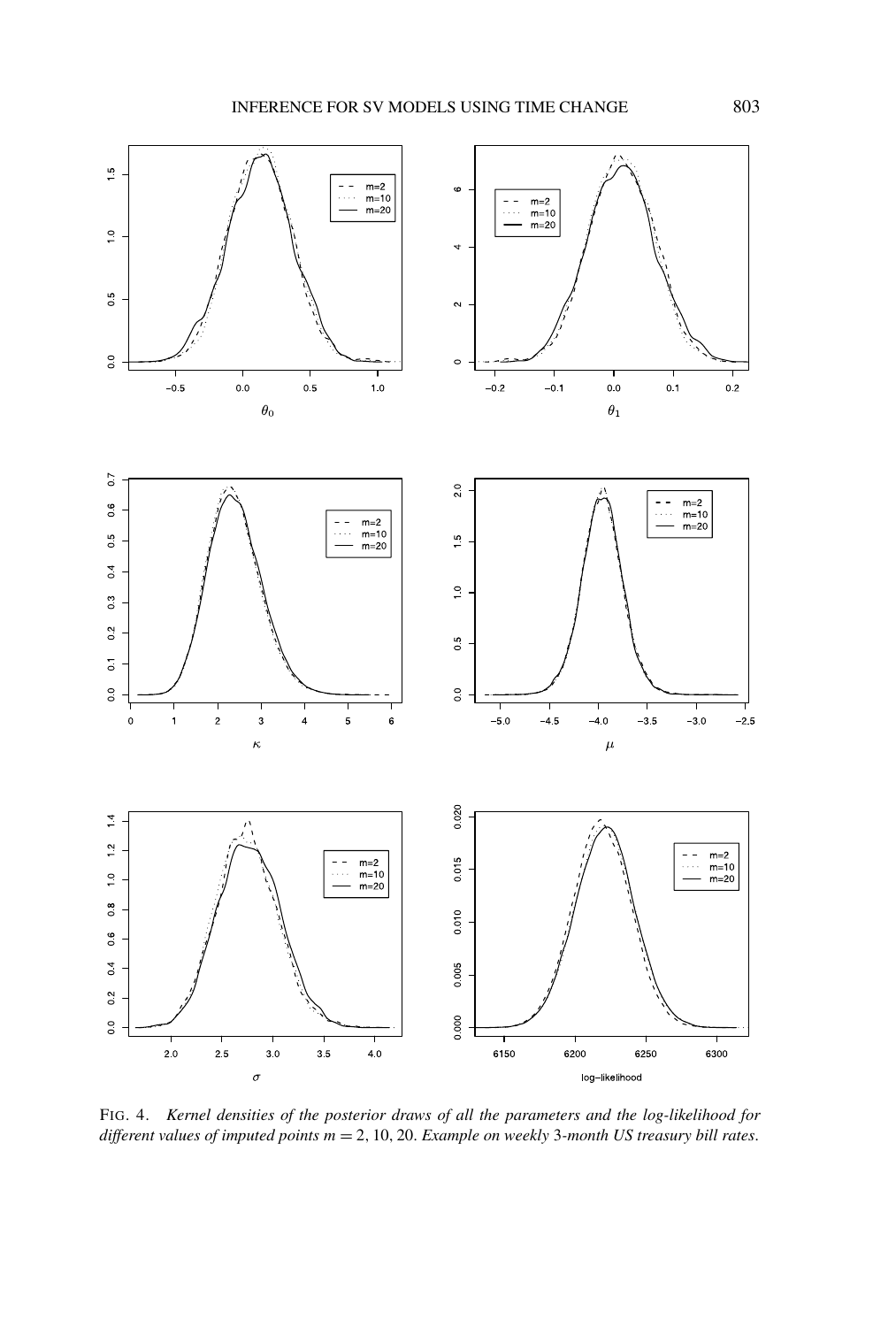<span id="page-20-0"></span>

FIG. 5. *Autocorrelation plots for the posterior draws of the model parameters for different numbers of imputed points m* = 2*,* 10*,* 20 *for the analysis of weekly* 3*-month US treasury bill rates*.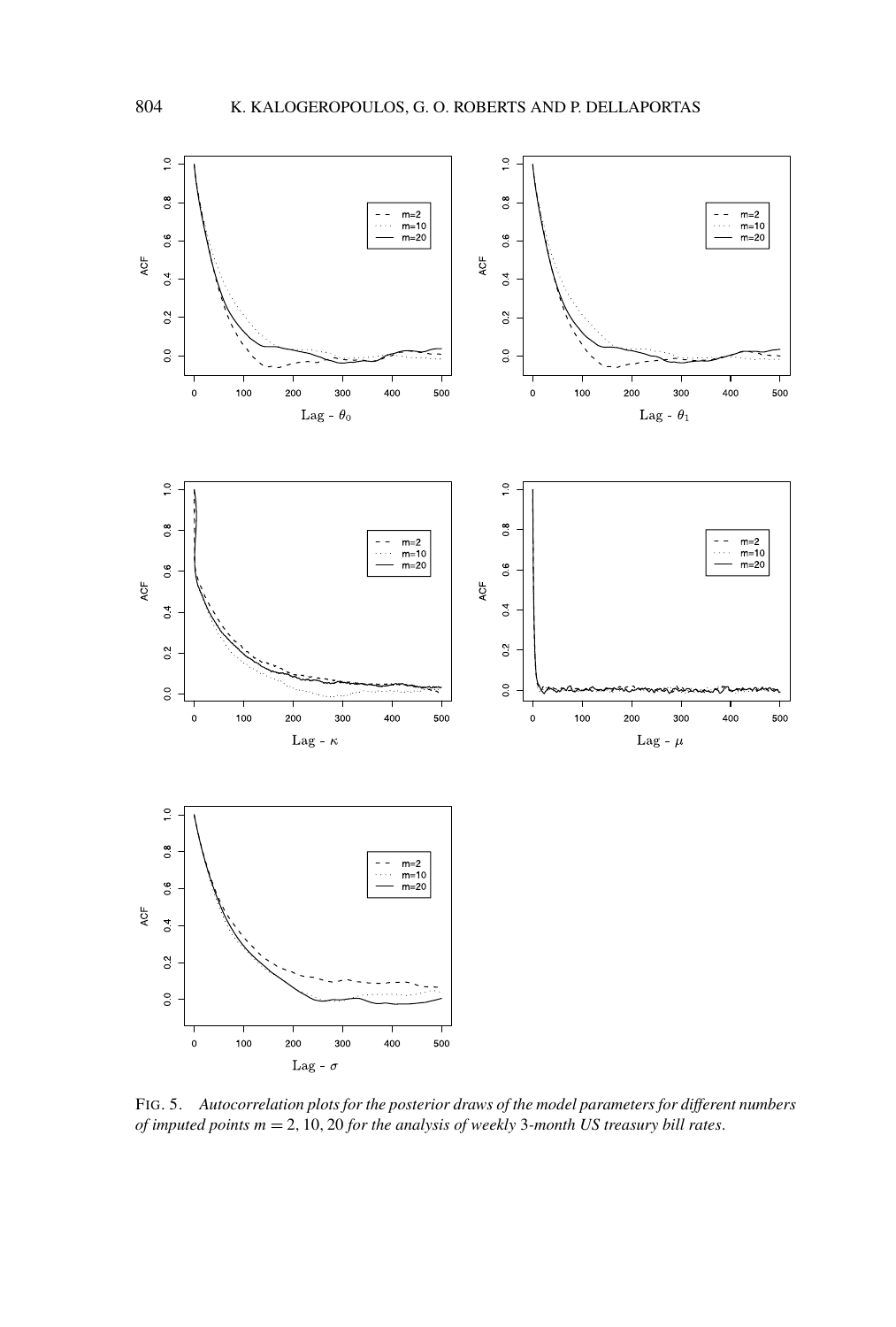| <b>Parameter</b> | Post. mean | Post. SD | Post. $2.5\%$ | Post. median | Post. 97.5% |
|------------------|------------|----------|---------------|--------------|-------------|
| $\theta_0$       | 0.130      | 0.238    | $-0.347$      | 0.132        | 0.589       |
| $\theta_1$       | 0.013      | 0.057    | $-0.096$      | 0.013        | 0.125       |
| $\kappa$         | 2.403      | 0.620    | 1.319         | 2.360        | 3.745       |
| $\mu$            | $-3.966$   | 0.211    | $-4.384$      | $-3.964$     | $-3.547$    |
| $\sigma$         | 2.764      | 0.311    | 2.199         | 2.750        | 3.420       |

<span id="page-21-0"></span>TABLE 2 *Summaries of the posterior draws for the stochastic volatility model of weekly* 3*-month US treasury bill rates*

rapidly and is not prohibitively computationally expensive. Our method is also easy to implement and introduces no additional approximation error other than that included in methodologies based on a discretization of the diffusion path. Moreover, it has a broad range of applications which include general stochastic volatility models.

One clear advantage of the time change methodology is that in its pure form produces algorithms whose mixing time is bounded as *m* goes to infinity, as in [\[30\]](#page-23-0). In addition, the computing cost per iteration of our methods is  $O(m)$  as with other competing methods. Thus the overall computing cost of our approach is  $O(m)$ which compares favourably with competing methods that are typically  $O(m^2)$ . In our experience mixing properties of the methods introduced in this paper are good in comparison with competing methods for these types of models and data. Furthermore we have found out that implementation can routinely be carried out in a few hours on a mid-specification PC.

Further work will consider problems with state-dependent volatility and models which involve jump diffusions, to which the methodology introduced here can be easily applied. Fundamental to our approach here has been the introduction of a noncentered parametrization to decouple dependence inherent in the model between missing data and volatility parameters. However, noncentered constructions are not unique, as illustrated by the choice in the diffusion context between the state rescaling approaches of [\[17, 30\]](#page-22-0) and the time-stretching strategy adopted here. Clearly, further work is required to investigate the relative merits of these approaches in different situations.

**Acknowledgment.** The authors would also like to thank Omiros Papaspiliopoulos for helpful discussions.

## REFERENCES

- [1] AÏT-SAHALIA, Y. (2002). Maximum likelihood estimation of discretely sampled diffusions: A closed form approximation approach. *Econometrica* **70** 223–262. [MR1926260](http://www.ams.org/mathscinet-getitem?mr=1926260)
- [2] AÏT-SAHALIA, Y. (2008). Closed form likelihood expansions for multivariate diffusions. *Ann. Statist.* **36** 906–937. [MR2396819](http://www.ams.org/mathscinet-getitem?mr=2396819)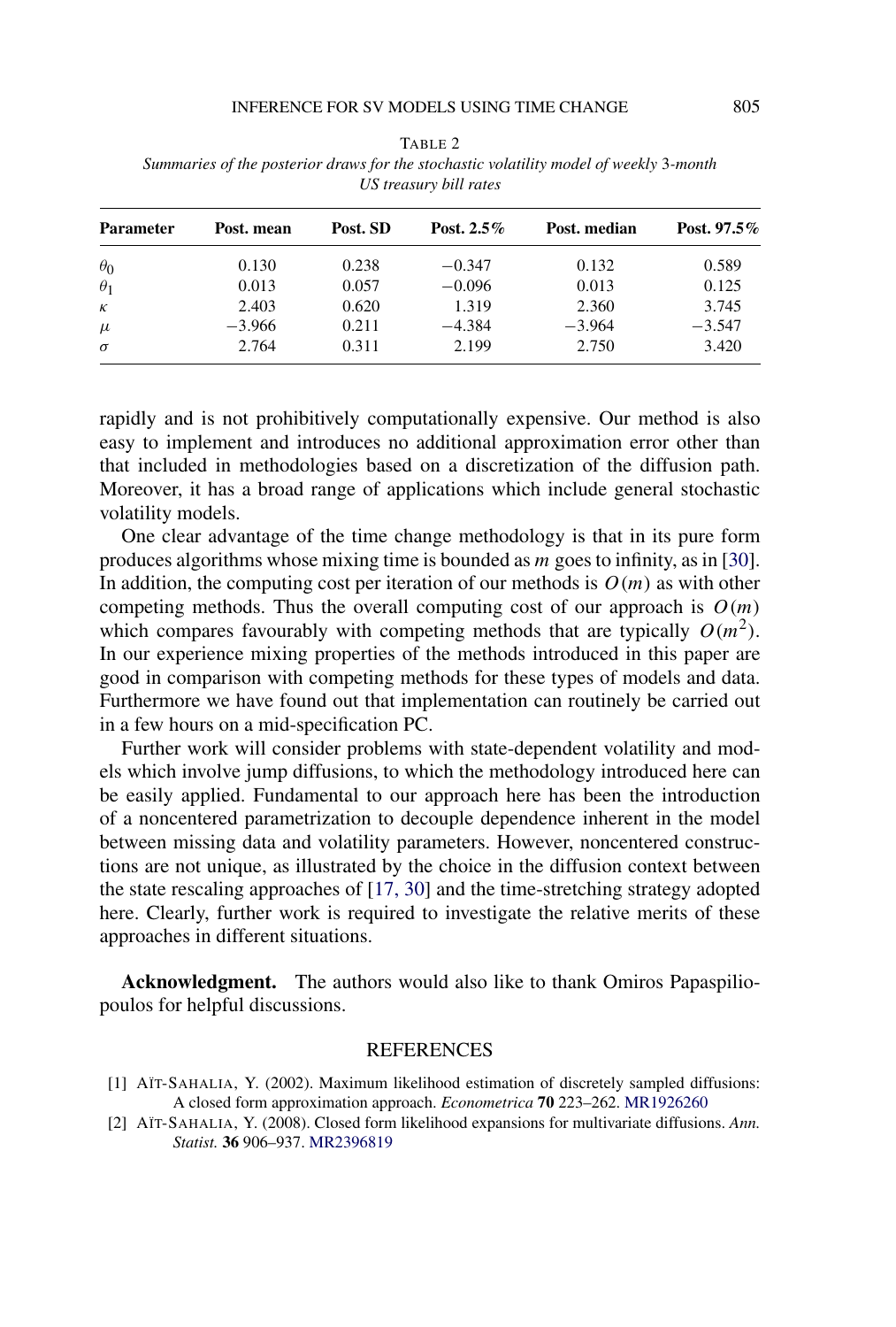- <span id="page-22-0"></span>[3] ANDERSEN, T. G. and LUND, J. (1997). Estimating continuous-time stochastic volatility models of the short term interest rate. *J. Econometrics* **77** 343–377.
- [4] BESKOS, A., PAPASPILIOPOULOS, O., ROBERTS, G. and FEARNHEAD, P. (2006). Exact and computationally efficient likelihood-based estimation for discretely observed diffusion processes (with discussion). *J. R. Stat. Soc. Ser. B Stat. Methodol.* **68** 333–382. [MR2278331](http://www.ams.org/mathscinet-getitem?mr=2278331)
- [5] BESKOS, A. and ROBERTS, G. O. (2005). Exact simulation of diffusions. *Ann. Appl. Probab.* **15** 2422–2444. [MR2187299](http://www.ams.org/mathscinet-getitem?mr=2187299)
- [6] BIBBY, B. and SORENSEN, M. (1995). Martingale estimating functions for discretely observed diffusion processes. *Bernoulli* **1** 17–39. [MR1354454](http://www.ams.org/mathscinet-getitem?mr=1354454)
- [7] CHIB, S., PITT, M. K. and SHEPHARD, N. (2007). Efficient likelihood based inference for observed and partially observed diffusions. Submitted.
- [8] DURHAM, G. B. (2003). Likelihod based specification analysis of continuous time models of the short term interest rate. *Journal of Financial Economics* **70** 463–487.
- [9] DURHAM, G. B. and GALLANT, A. R. (2002). Numerical techniques for maximum likelihood estimation of continuous-time diffusion processes. *J. Bus. Econom. Statist.* **20** 297–316. [MR1939904](http://www.ams.org/mathscinet-getitem?mr=1939904)
- [10] ELERIAN, O. S., CHIB, S. and SHEPHARD, N. (2001). Likelihood inference for discretely observed non-linear diffusions. *Econometrica* **69** 959–993. [MR1839375](http://www.ams.org/mathscinet-getitem?mr=1839375)
- [11] ERAKER, B. (2001). Markov chain Monte Carlo analysis of diffusion models with application to finance. *J. Bus. Econom. Statist.* **19** 177–191. [MR1939708](http://www.ams.org/mathscinet-getitem?mr=1939708)
- [12] FEARNHEAD, P., PAPASPILIOPOULOS, O. and ROBERTS, G. O. (2008). Particle filters for partially observed diffusions. *J. R. Stat. Soc. Ser. B Stat. Methodol.* **70** 755–777.
- [13] GALLANT, A. R. and LONG, J. R. (1997). Estimating stochastic differential equations efficiently by minimum chi-squared. *Biometrika* **84** 125–141. [MR1450197](http://www.ams.org/mathscinet-getitem?mr=1450197)
- [14] GALLANT, A. R. and TAUCHEN, G. (1996). Which moments to match? *Econometric Theory* **12** 657–681. [MR1422547](http://www.ams.org/mathscinet-getitem?mr=1422547)
- [15] GALLANT, A. R. and TAUCHEN, G. (1998). Reprojecting partially observed systems with applications to interest rate diffusions. *J. Amer. Statist. Assoc.* **93** 10–24.
- [16] GOLIGHTLY, A. and WILKINSON, D. (2006). Bayesian sequential inference for nonlinear multivariate diffusions. *Stat. Comput.* **16** 323–338. [MR2297534](http://www.ams.org/mathscinet-getitem?mr=2297534)
- [17] GOLIGHTLY, A. and WILKINSON, D. (2007). Bayesian inference for nonlinear multivariate diffusions observed with error. *Comput. Statist. Data Anal.* **52** 1674–1693. [MR2422763](http://www.ams.org/mathscinet-getitem?mr=2422763)
- [18] GOURIÉROUX, C., MONFORT, A. and RENAULT, E. (1993). Indirect inference. *J. Appl. Econometrics* **8** S85–S118.
- [19] HESTON, S. (1993). A closed-form solution for options with stochastic volatility. With applications to bonds and currency options. *Review of Financial Studies* **6** 327–343.
- [20] HULL, J. C. and WHITE, A. D. (1987). The pricing of options on assets with stochastic volatilities. *Journal of Finance* **42** 281–300.
- [21] JONES, C. S. (1999). Bayesian estimation of continuous-time finance models. Unpublished paper, Simon School of Business, Univ. Rochester.
- [22] JONES, C. S. (2003). Nonlinear mean reversion in the short-term interest rate. *Review of Financial Studies* **16** 793–843.
- [23] KALOGEROPOULOS, K. (2007). Likelihood based inference for a class of multidimensional diffusions with unobserved paths. *J. Statist. Plann. Inference* **137** 3092–3102. [MR2364153](http://www.ams.org/mathscinet-getitem?mr=2364153)
- [24] KALOGEROPOULOS, K., DELLAPORTAS, P. and ROBERTS, G. (2007). Likelihood-based inference for correllated diffusions. Submitted.
- [25] LIU, J. and WEST, M. (2001). Combined parameter and state estimation in simulation-based filtering. In *Sequential Monte Carlo Methods in Practice* (A. Doucet, J. F. G. De Freitas and N. J. Gordon, eds.). Springer, New York. [MR1847793](http://www.ams.org/mathscinet-getitem?mr=1847793)